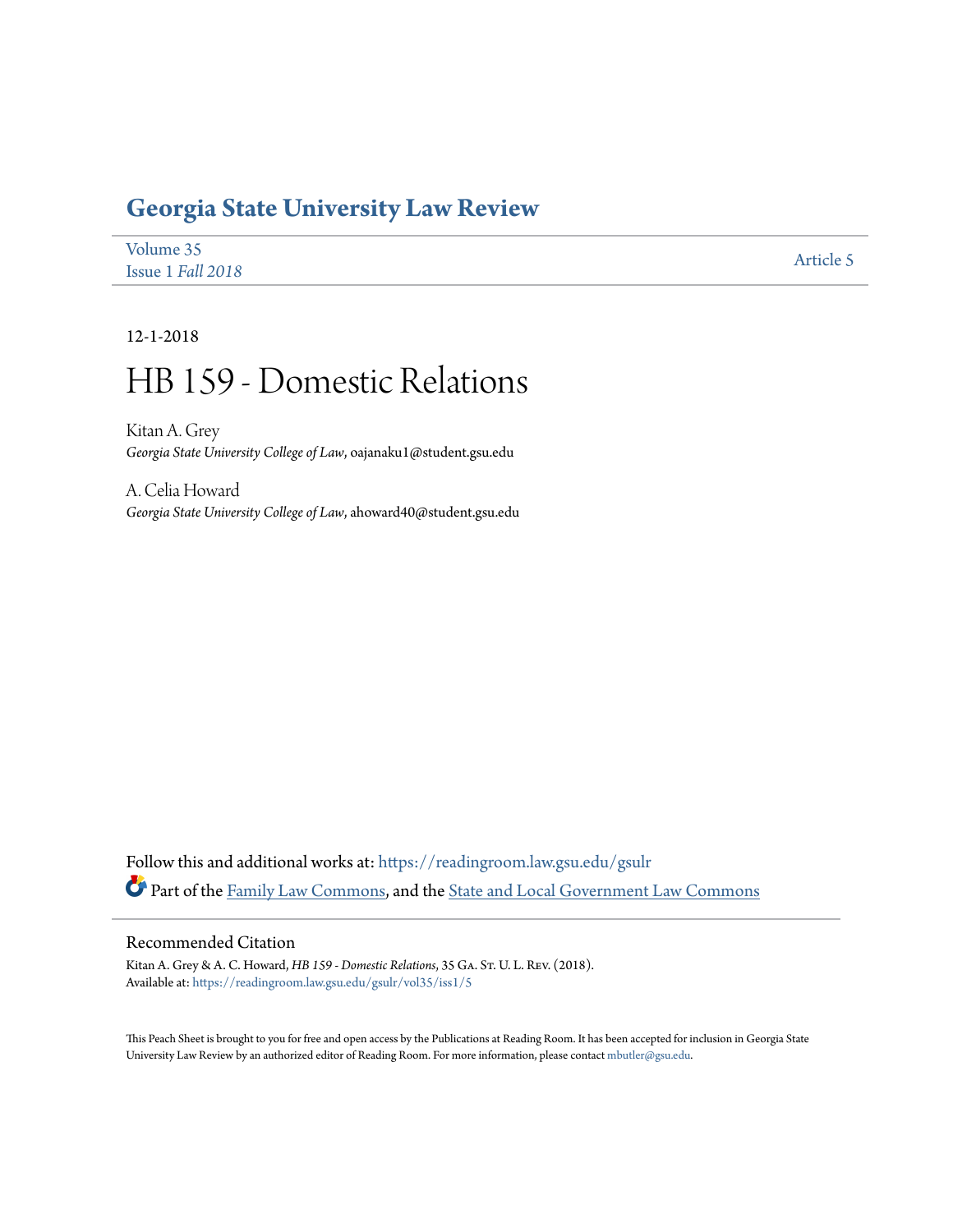# **DOMESTIC RELATIONS**

*Adoption: Amend Title 19 of the Official Code of Georgia Annotated, Relating to Domestic Relations, so as to Substantially Revise the General Provisions Applicable to Adoptions; Change the Requirements for Adopting Children; Provide for a Nonresident to Allow an Adoption of His or Her Child; Provide for Adoption of Foreign-Born Children; Provide for a Waiver to Revoke a Surrender of Parental Rights under Certain Circumstances; Change the Age for Individuals to Access the Adoption Reunion Registry; Revise and Provide for Forms; Amend Code Section 15-11-320 of the Official Code of Georgia Annotated, Relating to Termination of Parental Rights, so as to Correct a Cross-Reference; Provide for the Creation, Authorization, Procedure, Revocation, Recision, and Termination of a Power of Attorney from a Parent to an Agent for the Temporary Delegation of Certain Power and Authority for the Care and Custody of His or Her Child; Repeal the "Power of Attorney for the Care of a Minor Child Act"; Provide for Definitions; Provide for Procedure; Grandfather Certain Provisions Relating to a Power of Attorney Given to a Grandparent; Provide a Short Title; Provide for Legislative Findings; Amend Part 4 of Article 17 of Chapter 2 of Title 20 of the Official Code of Georgia Annotated, Relating to Sick, Personal, and Maternity Leave for Teachers and Other School Personnel, so as to Require Local Boards of Education to Provide Employees Who are Adoptive Parents the Same Duration of Maternity Leave, Leave Options, and Other Benefits as Are Provided to Employees Who Are Biological Parents; Provide for Related Matters; Provide for an Effective Date; Repeal Conflicting Laws; And for Other Purposes* 

CODE SECTIONS: 0.C.G.A. §§ 15-11-320 (amended); 19-8-1, -2, -3, -4, -5, -6, -7, -8, -9, -10, -11, -12, -13, -14, -15, -16, -17, -18, -19, -20, -21, -22, -23, -24, -25, -26, -27 (amended); 19-9-120, -21, -22, -23, -24, -25, -26, -27, -28, -29 (amended)

1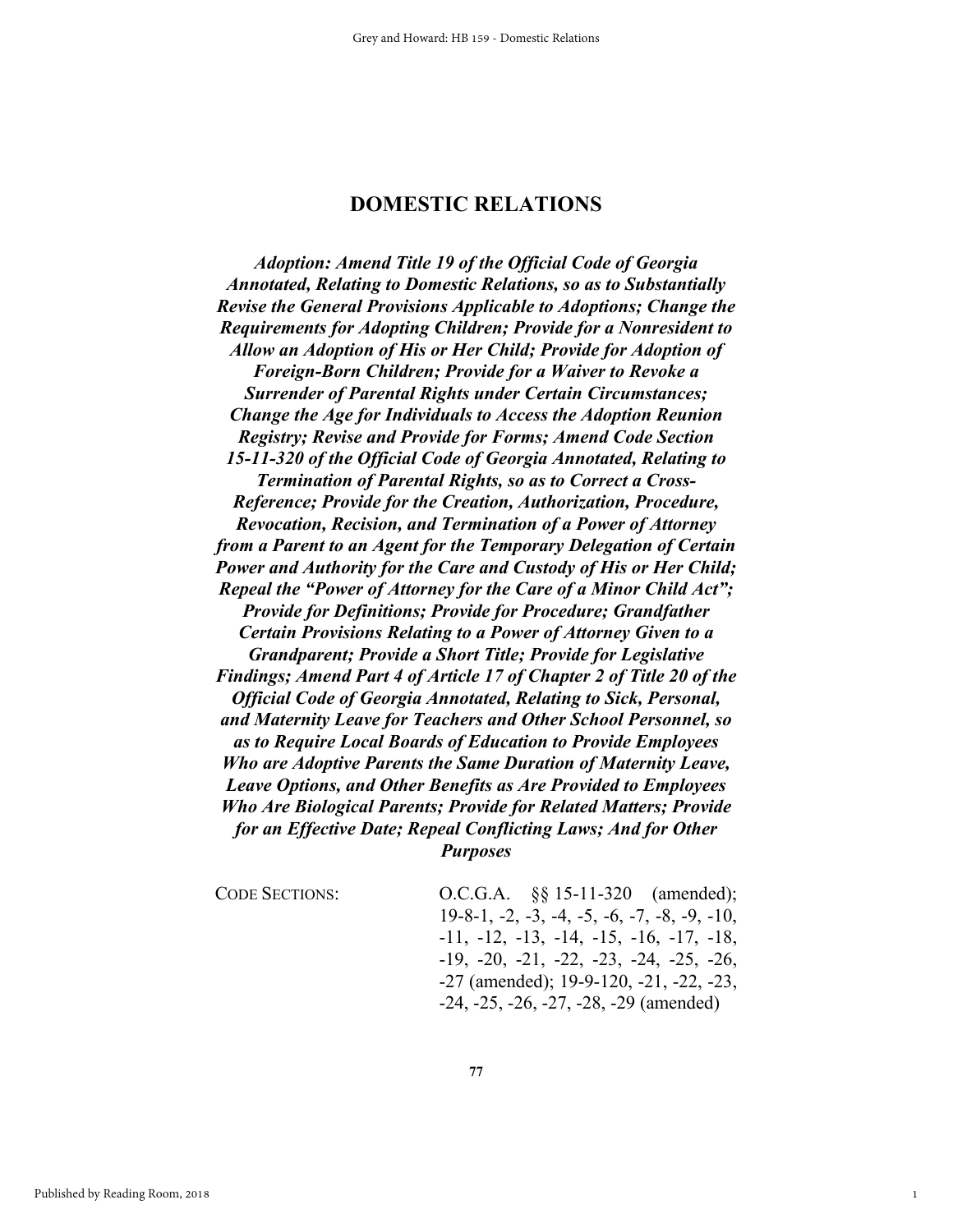| <b>BILL NUMBER:</b>    | HB 159                                   |
|------------------------|------------------------------------------|
| <b>ACT NUMBER:</b>     | 285                                      |
| <b>GEORGIA LAWS:</b>   | 2018 Ga. Laws 19                         |
| SUMMARY:               | This bill provides a major overhaul for  |
|                        | Georgia adoption laws, which were last   |
|                        | updated in 1990. The most notable        |
|                        | changes include shortening the period    |
|                        | for revocation of surrender of parental  |
|                        | rights; granting temporary power of      |
|                        | attorney for the care of a child;        |
|                        | allowing adoptive parents to pay a birth |
|                        | mother's expenses; lowering the age      |
|                        | for adoptive relatives; and simplifying  |
|                        | the process to adopt foreign-born        |
|                        | children.                                |
| <b>EFFECTIVE DATE:</b> | September 1, 2018                        |
|                        |                                          |

# *History*

In 2001, a five-year-old boy and his mother traveled from Honduras to America to seek treatment for his leukemia.<sup>1</sup> When there appeared to be no end of treatment in sight, his parents made the difficult decision to relinquish their parental rights so that his aunt and uncle, Georgia residents, could adopt him and take on his medical care.<sup>2</sup> In 2006, his aunt and uncle's petition for adoption was denied.<sup>3</sup> The court reasoned that the child did not have a valid visa, his relatives failed to complete certain necessary steps with immigration services, and Honduran law prohibits adoptions when a biological parent is still living.<sup>4</sup> The Georgia Court of Appeals ultimately reversed the decision one year later.<sup>5</sup> The court stated that the lower court applied the wrong law to the case.<sup>6</sup> Rather than consider whether this was a valid domestic adoption of a foreign-born child under Code section 19-8-8, the Court of Appeals

 <sup>1</sup>*. In re* Adoption of D.J.F.M., 284 Ga. App. 420, 420, 643 S.E.2d 879, 880 (2007).

<sup>2</sup>*. Id.* 3*. Id.*

<sup>4</sup>*. Id*.

<sup>5</sup>*. Id.* at 424, 643 S.E.2d at 882.

<sup>6</sup>*. Id.* at 421, 643 S.E.2d at 880–81.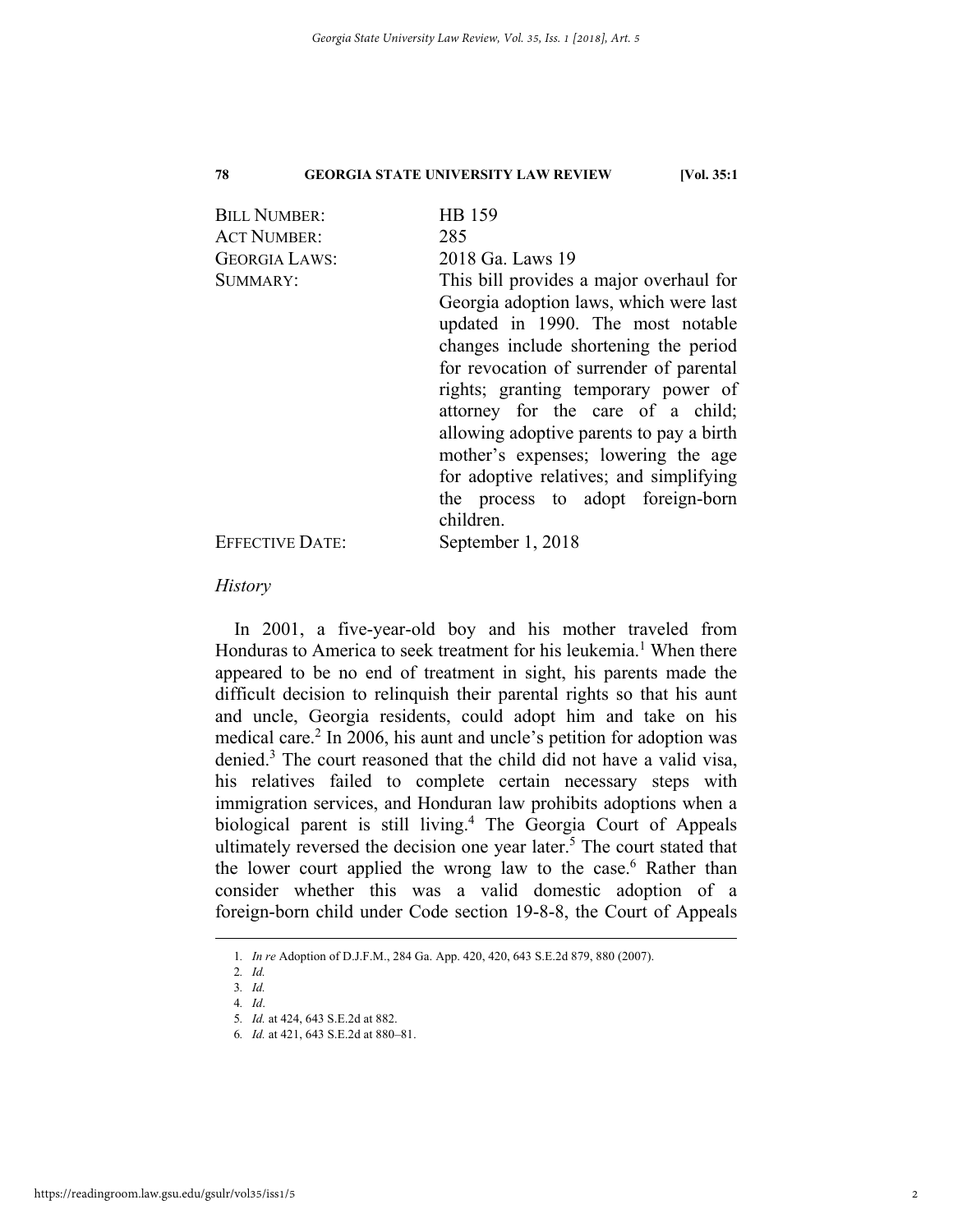explained that the lower court should have evaluated whether this was a valid adoption of a relative according to Code section 19-8-7.<sup>7</sup> Because his aunt and uncle were over the age of twenty-five; were ten years older than him; lived in Georgia for six months; and were financially, physically, and mentally able to care for him, the court found that the trial court erred in denying the petition for adoption, and it remanded the case to consider whether the relatives met the other requirements necessary to adopt their nephew.8

Although these Georgia residents successfully demonstrated that they qualified as relatives to adopt their nephew, this case represents two problems that were common in Georgia adoptions. First, the adoption process could be quite difficult, and any complication could prolong proceedings for years. Second, the adoption process could be quite limited and narrow in scope. Provided that they met the other mandatory adoption provisions during the remanded proceedings, the aunt and uncle could adopt their foreign-born nephew because he was a blood relative. But what if a family friend wanted to adopt and care for a child under similar circumstances? Or what if his aunt and uncle were not yet age twenty-five?

Frustrated by issues like these, the Georgia General Assembly initiated bipartisan efforts to amend Title 9 of the Official Code of Georgia Annotated to simplify adoption procedures.<sup>9</sup> Some of the legislature's top priorities included making it easier for relatives to adopt other relatives and opening wider avenues for domesticating foreign-born children.<sup>10</sup> Additionally, the General Assembly wanted to allow adoptive parents to reimburse birth mothers for incurred expenses, which former Georgia law prohibited.<sup>11</sup> Finally, Georgia law previously allowed a birth mother ten days to change her mind

 <sup>7</sup>*. In re Adoption of D.J.F.M.*, 284 Ga. App. at 421, 643 S.E.2d at 880–81.

<sup>8</sup>*. Id.* at 423, 643 S.E.2d at 881–82.

<sup>9</sup>*. See, e.g.*, Video Recording of Senate Committee on Judiciary Meeting at 6 min., 7 sec. (Jan. 10, 2018) (remarks by Sen. Jesse Stone (R-23rd)), https://livestream.com/accounts /25225500/events/7945310/videos/168333070 [https://perma.cc/HPR4-YZB7].

 <sup>10.</sup> Video Recording of Senate Proceedings at 2 hr., 6 min., 25 sec. (Feb. 5, 2018) (remarks by Sen. Jesse Stone (R-23rd)), http://www.gpb.org/lawmakers/2018/day-15 [https://perma.cc/KTL5-PVHY].

<sup>11</sup>*. Id.* at 2 hr., 9 min., 50 sec.; *see also* Video Recording of Legislative Day 15, GPB Lawmakers at 10 min., 42 sec. (Feb. 5, 2018) (remarks by Sen. Bill Cowsert (R-46th)), http://www.gpb.org/lawmakers/2018/day-15 [https://perma.cc/KTL5-PVHY] [hereinafter Legislative Day 15 Video].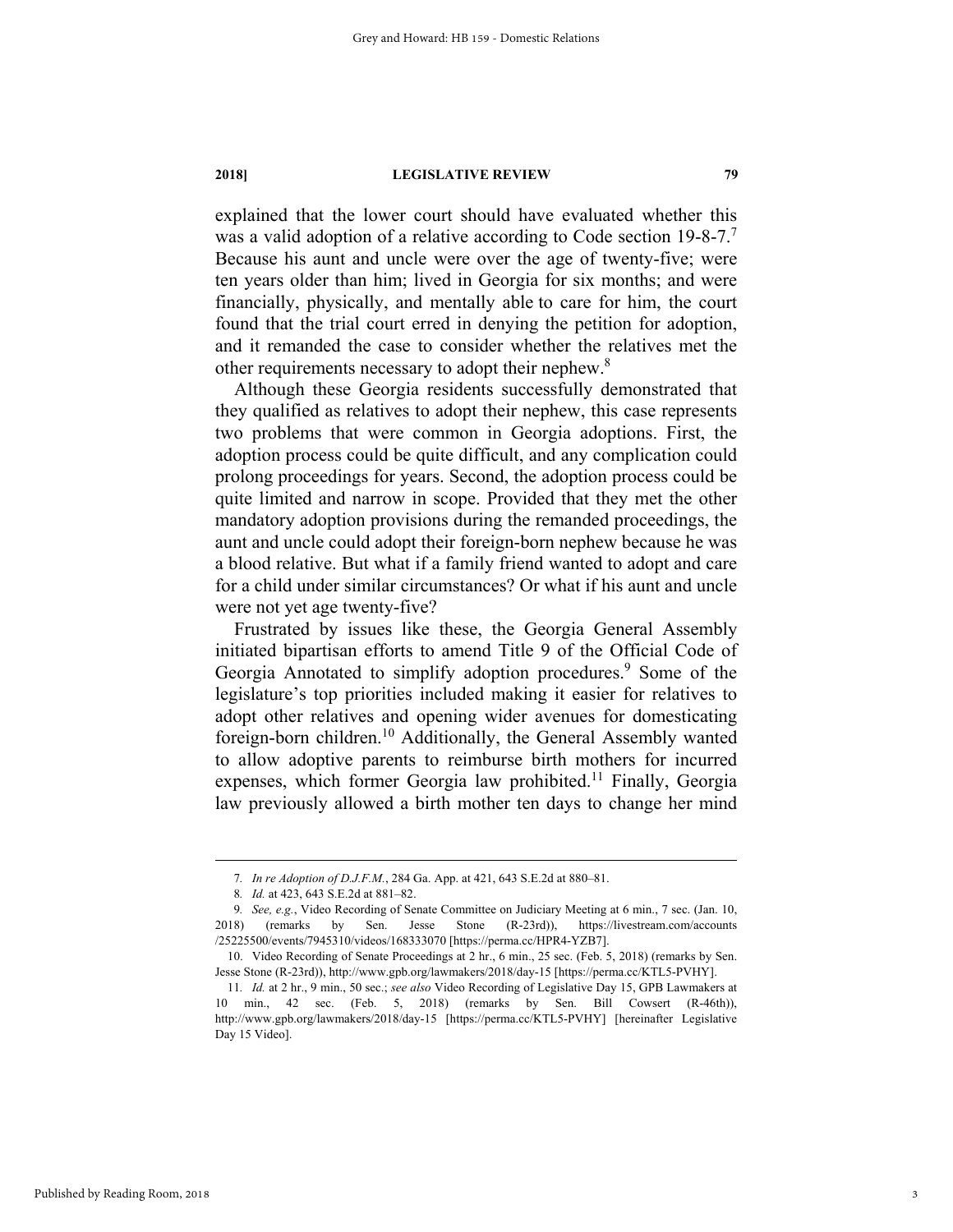after putting her child up for adoption.<sup>12</sup> This made some parents hesitant to adopt in the first place, as they feared the emotional upheaval that would inevitably arise if they had to return a child to her birth mother. $^{13}$ 

Although nearly every legislator agreed on the need for reforms addressing these issues, a large divide ensued when it came to one proposal: allowing adoption agencies to turn down prospective adoptive parents on the basis of religion.<sup>14</sup> Presumably, argued many legislators, this would discriminate against same-sex couples.15 Legislators in favor of the proposal countered that it broadly protected any adoption agency with a particular mission, and therefore, it encouraged "diversity in our culture."16 Georgia Governor Nathan Deal (R) weighed in, calling on the General Assembly to produce a "clean bill" by removing the amendment.<sup>17</sup> Ultimately, this controversial provision led Georgia Senators to propose recommitting the bill until the 2018 legislative session.<sup>18</sup>

# *Bill Tracking of HB 159*

## *Consideration and Passage by the House*

Representatives Bert Reeves (R-34th), Wendell Willard (R-51st), Stacey Evans (D-42nd), Barry Fleming (R-121st), Mary Margaret Oliver (D-82nd), and Ed Setzler (R-35th) sponsored the bill in the

 <sup>12.</sup> Legislative Day 15 Video, *supra* note 11.

 <sup>13.</sup> Electronic Mail Interview with Sen. Elena Parent (D-42nd) (May 22, 2018) (on file with Georgia State University Law Review) [hereinafter Parent Interview].

<sup>14</sup>*. See, e.g.*, Kristina Torres, *Late Changes to Georgia Adoption Bill Spur Fears of Discrimination*, ATLANTA J.-CONST. (Mar. 16, 2017), https://www.ajc.com/news/state—regional-govt—politics/latechanges-georgia-adoption-bill-spur-fears-discrimination/uWxxahoalq4LwXBDgcovAN/ [https://perma.cc/7ZZV-FGCP].

<sup>15</sup>*. See id.* (detailing how members of the Senate Judiciary Committee worried that the proposal violated nondiscrimination laws and would jeopardize federal funding to DFCS).

<sup>16</sup>*. Id.* Senator William Ligon described how the bill would provide options to agencies beyond faith-based missions; for instance, agencies could elect to place children only with African-American families. *Id.*

 <sup>17.</sup> Aaron Gould Sheinin, *Governor, Speaker Call on Senate to Act on 'Clean' Adoption Bill*, ATLANTA J.-CONST. (Mar. 24, 2017, 2:55 PM), https://www.ajc.com/news/state—regional-govt politics/update-governor-speaker-call-senate-act-clean-adoption-bill/oceRlELXDln8Q6U6R2bysO/ [https://perma.cc/MR4J-DBMB].

 <sup>18.</sup> Parent Interview, *supra* note 13.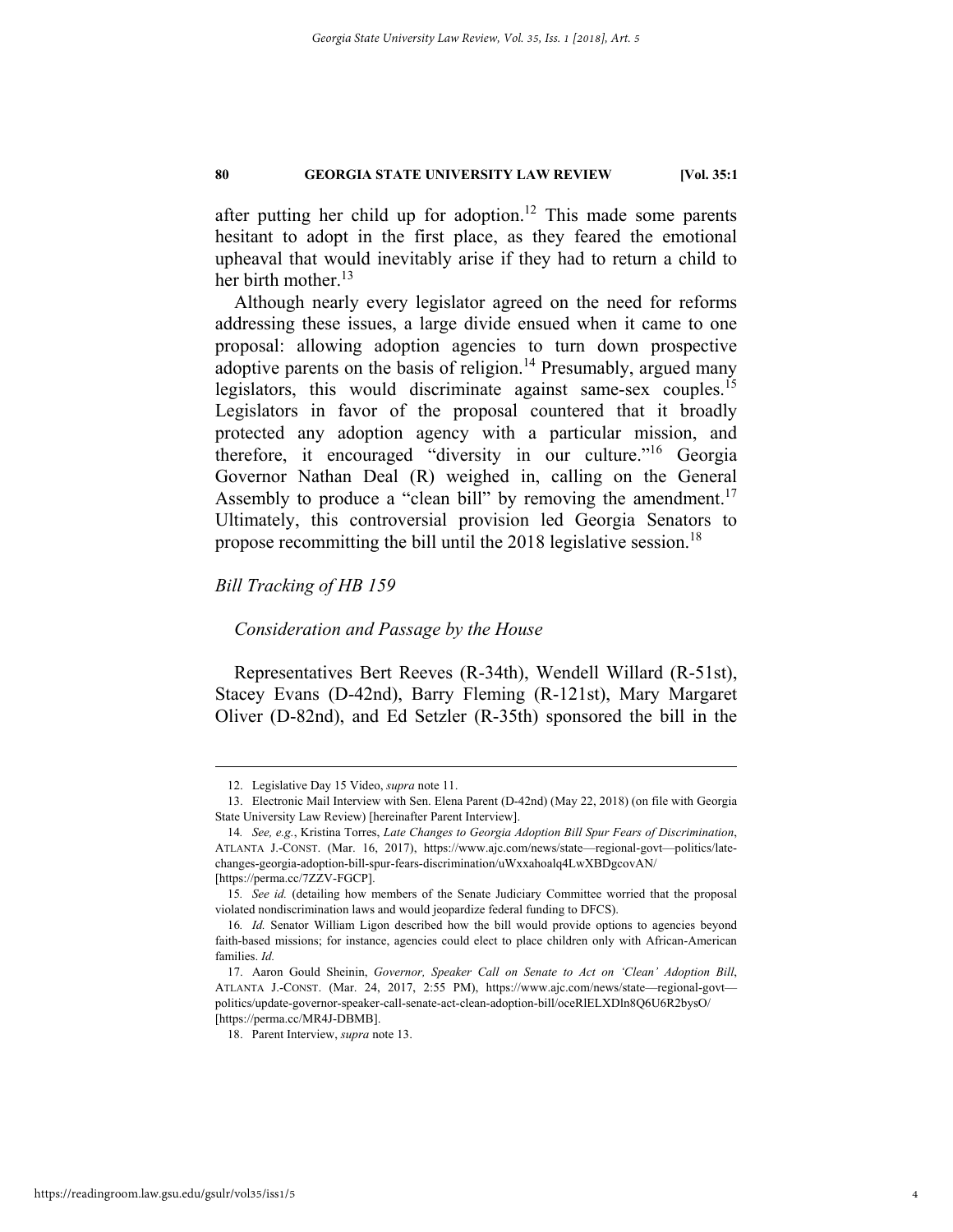Georgia House of Representatives.<sup>19</sup> The House read the bill for the first time on January  $30$ ,  $2017$ ,<sup>20</sup> at which time it was committed to the House Judiciary Committee.<sup>21</sup> The bill was read for a second time on January 31, 2017.<sup>22</sup> On February 16, 2017, the House Judiciary Committee favorably reported a Committee substitute version of the bill.23

The House Judiciary Committee substitute added a new provision to the bill, Code section 20-2-852.1. From lines 3421 to 3434, the House Judiciary Committee added a requirement that local boards of education provide the same leave and benefits to employees who are adoptive parents as they would to employees who are biological parents.24 This included illness, disability, and maternity and paternity leave. However, it did not include adoption by the spouse of a custodial parent.<sup>25</sup> The Committee substitute also deleted the requirement in lines 3405 through 3409 that a petition for annulment of an adoption be filed in the court in which the adoption was initially granted.<sup>26</sup> The House read the bill for the third time on February 24, 2017, and on the same day, passed the Committee substitute of HB 159 by a unanimous vote. $27$ 

# *Consideration and Passage by the Senate*

Senator Jesse Stone (R-23rd) sponsored the bill in the Georgia Senate.<sup>28</sup> The bill was first read on February 27, 2017, and referred to

 <sup>19.</sup> Georgia General Assembly, HB 159, Bill Tracking, http://www.legis.ga.gov/legislation/en-US/Display/20172018/HB/159 (copy on file with Georgia State University Law Review) [hereinafter HB 159 Bill Tracking].

 <sup>20.</sup> State of Georgia Final Composite Status Sheet, HB 159, Jan. 30, 2017.

<sup>21</sup>*. Id.* 

 <sup>22.</sup> State of Georgia Final Composite Status Sheet, HB 159, Jan. 31, 2017.

 <sup>23.</sup> State of Georgia Final Composite Status Sheet, HB 159, Feb. 16, 2017.

<sup>24</sup>*. Compare* HB 159 (LC 29 7270ER), 2017 Ga. Gen. Assemb., *with* HB 159 (LC 29 7393ERS),

<sup>2017</sup> Ga. Gen. Assemb.

 <sup>25.</sup> HB 159 (LC 29 7393ERS) 2017 Ga. Gen. Assemb*.*

<sup>26</sup>*. Id.*

 <sup>27.</sup> HB 159 Bill Tracking, *supra* note 19. Four members did not vote, and eleven members were excused. *Id.*

<sup>28</sup>*. Id.*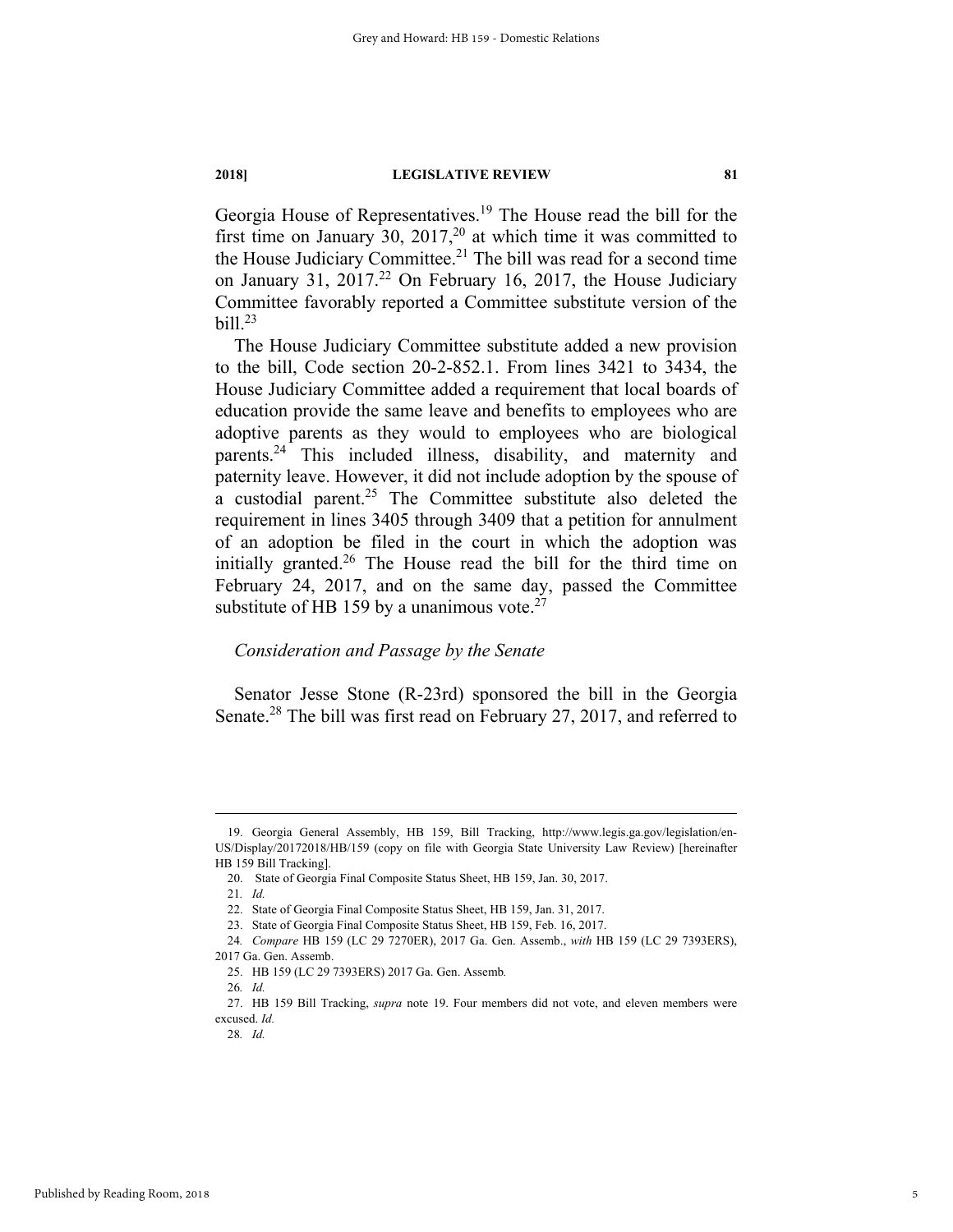the Senate Committee on Judiciary.<sup>29</sup> The Senate read the bill for a second time on March 20, 2017.<sup>30</sup>

The first Senate Committee on Judiciary substitute made multiple changes to the House Committee substitute relating to adoption proceedings.31 First, the Senate Committee substitute changed the time frame that an individual has to waive the ten-day revocation period after the surrendering of rights from "at least 24 hours after the birth of the child" to "at least 48 hours after the birth of child."<sup>32</sup> The Senate Committee edited the same Code sections by requiring the waiver of the ten-day revocation period to be "attested to by an attorney certifying that it was knowingly and voluntarily executed."<sup>33</sup> The Senate Committee also reflected both the forty-eight hour change and the attestation by an attorney provision in the "Notice of Parent or Guardian" form.<sup>34</sup>

Additionally, the Senate Committee added Code section 19-8-12 $(g)$ , which allows the court "to consider the affidavit of the mother specified in subsection (g) of Code Section 19-8-4, 19-8-5, 19-8-6, or 19-8-7," when an alleged biological father who is not a legal father files a legitimation petition after the mother surrenders parental rights.35 The Senate Committee specifically stated:

If the court finds from the evidence that such biological father has not lived with the child, contributed to the child's support, or provided support or medical care during the mother's pregnancy or hospitalization for the birth of the child, the court shall conclude that the biological father abandoned his opportunity interest to legitimate the child and deny his petition for legitimation and he shall not thereafter be allowed to object to the adoption nor be

 <sup>29.</sup> State of Georgia Final Composite Status Sheet, HB 159, Feb. 27, 2017.

 <sup>30.</sup> State of Georgia Final Composite Status Sheet, HB 159, Mar. 20, 2017.

<sup>31</sup>*. See* HB 159 (LC 29 7571ERS) 2017 Ga. Gen. Assemb.

<sup>32</sup>*. Id.* § 1, p. 5, l. 157.

<sup>33</sup>*. Id.* § 1, p. 5, ll. 157–58.

<sup>34</sup>*. Id.* § 1, p. 71, ll. 2467–70.

<sup>35</sup>*. Id.* § 1, p. 26, ll. 913–16.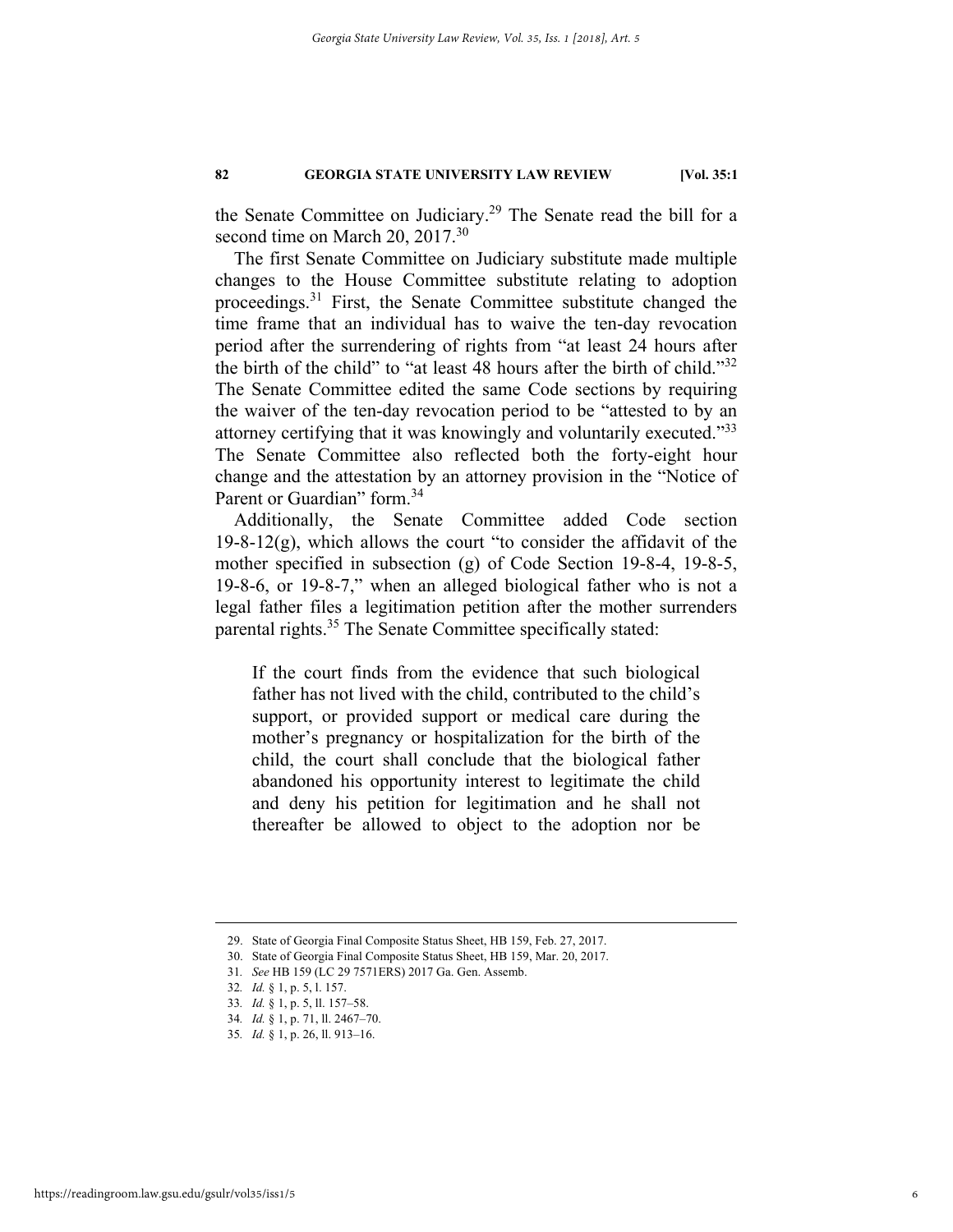entitled to receive further notice of the adoption proceedings.36

The Senate Committee also addressed the situation of placing a child when the court denies a petition for adoption and there has not been a surrender of rights: the Act requires that the court "place the child with the department for the purpose of determining whether or not a petition should be initiated under Chapter 11 of Title 15."<sup>37</sup>

The Senate Committee substitute created Section 4 of the bill and added Code section 49-5-25.38 Code section 49-5-25 allows a childplacing agency to not accept a referral for foster care or adoption services based on the child-placing agency's mission.<sup>39</sup>

On March 22, 2017, the Senate withdrew the bill from the general calendar and recommitted the bill to the Senate Committee on Judiciary.40 The Senate Committee on Judiciary favorably reported the bill by Committee substitute on January  $11$ ,  $2018$ .<sup>41</sup> The second Senate Committee substitute amended Code section 19-8-3(a) to allow a relative who is at least twenty-one years of age to petition to adopt a child.42 This Senate Committee substitute also changed the age that an individual can waive the ten-day revocation period from eighteen to twenty-one and changed the time from forty-eight to seventy-two hours after the birth of the child.<sup>43</sup> The Senate Committee substitute further amended Code section  $19-8-12(g)$  by adding "preponderance of the evidence" as the evidentiary standard when the court considers whether an alleged biological father abandoned his opportunity interest to legitimate a child.<sup>44</sup> The Senate Committee also amended Code section 19-8-13(c) by removing the provision allowing for "[a]ny additional reasonable and necessary expenses authorized by the court" from the list of adoption expenses that the petitioner must include in the petition. $45$  The Senate

 <sup>36</sup>*. Id.* § 1, p. 26, ll. 916–22.

 <sup>37.</sup> HB 159 (LC 29 7571ERS), § 1, p. 43, ll. 1507–09, 2017 Ga. Gen. Assemb.

<sup>38</sup>*. Id.* § 4, p. 101, l. 3475.

<sup>39</sup>*. Id.* § 4, p. 101, ll. 3482–84.

 <sup>40.</sup> State of Georgia Final Composite Status Sheet, HB 159, Mar. 22, 2017.

 <sup>41.</sup> State of Georgia Final Composite Status Sheet, HB 159, Jan. 11, 2018.

 <sup>42.</sup> HB 159 (LC 29 7730ERS), § 1-1, p. 4, l. 110, 2018 Ga. Gen. Assemb.

<sup>43</sup>*. Id.* § 1-1, p. 5, ll. 155–58.

<sup>44</sup>*. Id.* § 1-1, p. 26, l. 918.

<sup>45</sup>*. Compare* HB 159 (LC 29 7571ERS), § 1, p. 32, ll. 1142–43, 2017 Ga. Gen. Assemb., *with* HB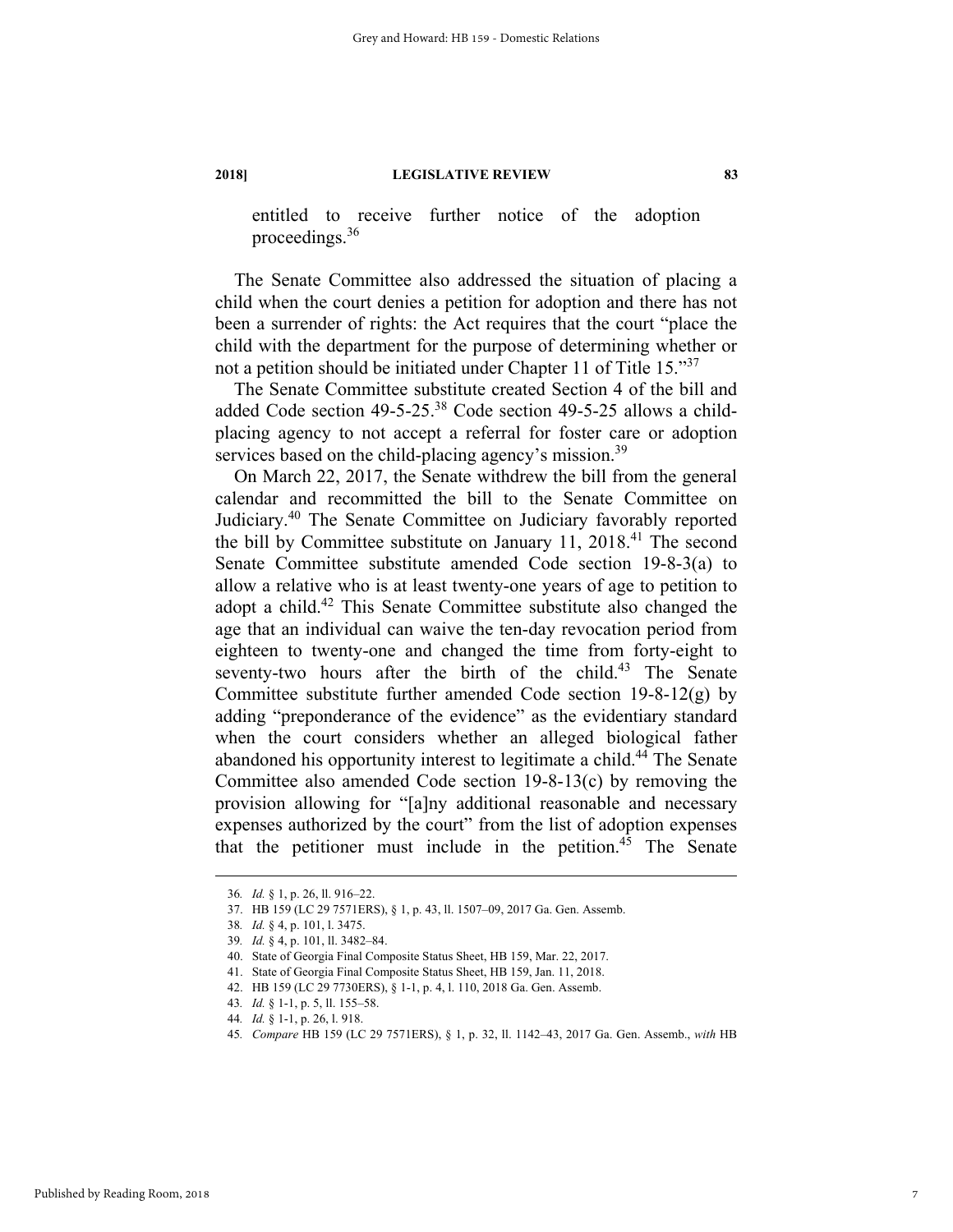Committee removed the requirement that adoption attorneys provide the court with "an accounting for all funds disbursed through the attorney's trust account."46 The Senate Committee amended Code section 19-8-24(c) to exclude the payment or reimbursement of certain expenses from the definition of inducements, if these payments or reimbursements are paid by a licensed child-placing agency or attorney.47 The Senate Committee removed Code section  $19-8-24(c)(4)$ , which allowed a petitioner to file a pre-birth petition and a motion for an order approving the payment of any reasonable and necessary expenses.<sup>48</sup> Code section  $19-8-24(c)(4)$  also required that expenses be paid from the trust account of an attorney and directly to the provider of the services.<sup>49</sup>

Additionally, the Senate Committee added Sections 2-1 and 2-2 to Part II of the bill.<sup>50</sup> Section 2-1 explained that there may be times when "[p]arents need a means to confer to a relative or other approved person the temporary authority to act on behalf of a child" without involving the Division of Family and Children Services.<sup>51</sup> Section 2-2 repealed Article 4 of Chapter 9, relating to the power of attorney for the care of a minor child, and enacted a new Article 4.52 The Senate Committee specified who could receive caregiving authority, limiting the approved persons to relatives, non-relatives approved by a child-placing agency, and non-profit entities or faithbased organizations.53 The Senate Committee provided that a parent could delegate "any power and authority regarding the care and custody" of the child, except marriage, adoption, abortion, or the termination of parental rights.<sup>54</sup> The Senate Committee provided that the power and authority could be delegated without the approval of the court.55 The new Article 4 did not affect the receipt of child

 <sup>159 (</sup>LC 29 7730ERS), § 1-1, p. 32, l. 1136, 2018 Ga. Gen. Assemb.

<sup>46</sup>*. Compare* HB 159 (LC 29 7571ERS), § 1, p. 33, ll. 1151–53, 2017 Ga. Gen. Assemb., *with* HB 159 (LC 29 7730ERS) § 1-1, p. 33, l. 1149, 2018 Ga. Gen. Assemb.

 <sup>47.</sup> HB 159 (LC 29 7730ERS) § 1-1, p. 55, ll. 1942–46, 2018 Ga. Gen. Assemb.

<sup>48</sup>*. Compare* HB 159 (LC 29 7571ERS), § 1, p. 55, ll. 1960–69, 2017 Ga. Gen. Assemb., *with* HB 159 (LC 7730ERS), § 1-1, p. 55, l. 1959, 2018 Ga. Gen. Assemb.

 <sup>49.</sup> HB 159 (LC 29 7571ERS), § 1, p. 55, ll. 1960–69, 2017 Ga. Gen. Assemb.

 <sup>50.</sup> HB 159 (LC 29 7730ERS), §§ 2-1–2, pp. 100–01, ll. 3453–64, 2018 Ga. Gen. Assemb.

<sup>51</sup>*. Id.* § 2-1, p. 100, ll. 3458–61.

<sup>52</sup>*. Id.* § 2-2, p. 101, ll. 3465–67.

<sup>53</sup>*. Id.* § 2-2, p. 101, ll. 3477–82.

<sup>54</sup>*. Id.* § 2-2, p. 101, ll. 3485–89.

<sup>55</sup>*. Id.* § 2-2, p. 101, ll. 3489–90.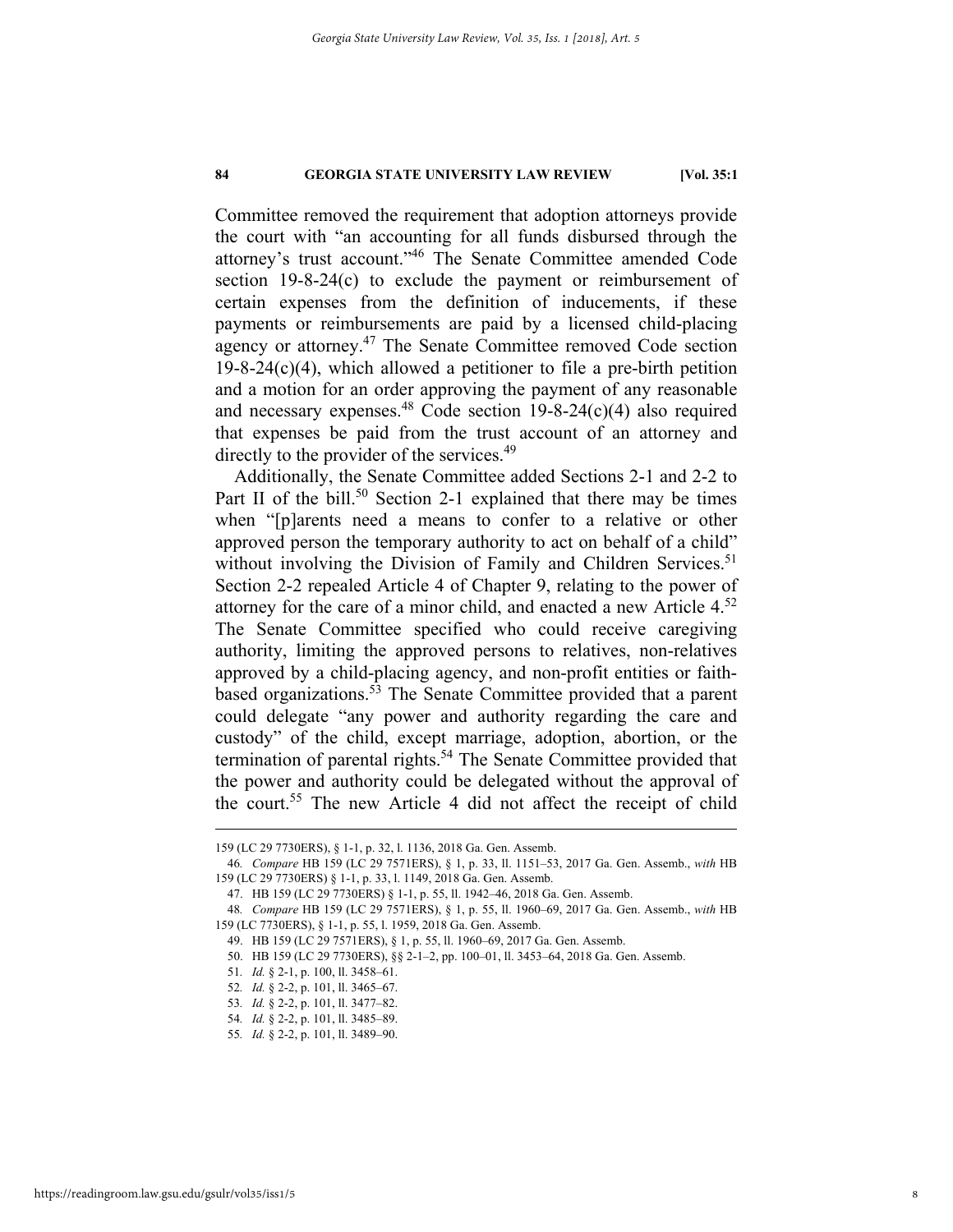support payments and directed the Child Support Enforcement Agency to redirect payments to the agent for the duration of the power of attorney.56 The Act prohibits the power of attorney executed under Article 4 from exceeding one year, unless the agent is a grandparent. Further, the individual who executed the power of attorney can revoke it.<sup>57</sup> The power of attorney must be signed under oath and acknowledged before a notary public by the individual executing the power of attorney and the agent.<sup>58</sup> The Act dictates that the parties to the power of attorney are not under supervision of the Division of Family and Children Services and therefore are not subject to any of the requirements or regulations for foster care or community care.<sup>59</sup>

Finally, the Senate Committee removed Code section 49-5-25, which allowed a child-placing agency to refuse a referral for foster care or adoption based on the child-placing agency's mission.<sup>60</sup> The Senate Committee also deleted Section 5 of the bill, which amended Chapter 21 of Title  $50<sup>61</sup>$ 

The Senate read the bill for a third time and passed the bill by Committee substitute on January 18, 2018.<sup>62</sup> The Senate transmitted the bill to the House on February 1, 2018.<sup>63</sup> The Senate agreed to the House Amendment on February 5, 2018.<sup>64</sup> Governor Nathan Deal (R) signed the bill on March 3, 2018, and the bill became effective on September 1, 2018.<sup>65</sup>

 <sup>56.</sup> HB 159 (LC 29 7730ERS), § 2-2, pp. 101–02, ll. 3494–99, 2018 Ga. Gen. Assemb.

<sup>57</sup>*. Id.* § 2-2, pp. 103–04, ll. 3563–66.

<sup>58</sup>*. Id.* § 2-2, p. 103, ll. 3557–59.

<sup>59</sup>*. Id.* § 2-2, p. 105, ll. 3599–602.

<sup>60</sup>*. Compare* HB 159 (LC 29 7571ERS), § 4, p. 101, ll. 3482–84, 2017 Ga. Gen. Assemb., *with* HB 159 (LC 29 7730ERS), § 4-1, p. 112, l. 3804, 2018 Ga. Gen. Assemb.

<sup>61</sup>*. Compare* HB 159 (LC 29 7571ERS), § 5, p. 102, ll. 3505–24, 2017 Ga. Gen. Assemb., *with* HB 159 (LC 29 7730ERS), § 4-1, p. 112, 2018 Ga. Gen. Assemb.

 <sup>62.</sup> State of Georgia Final Composite Status Sheet, HB 159, Jan. 18, 2018.

 <sup>63.</sup> State of Georgia Final Composite Status Sheet, HB 159, Feb. 1, 2018.

 <sup>64.</sup> State of Georgia Final Composite Status Sheet, HB 159, Feb. 5, 2018.

 <sup>65.</sup> SB 159 Bill Tracking, *supra* note 19.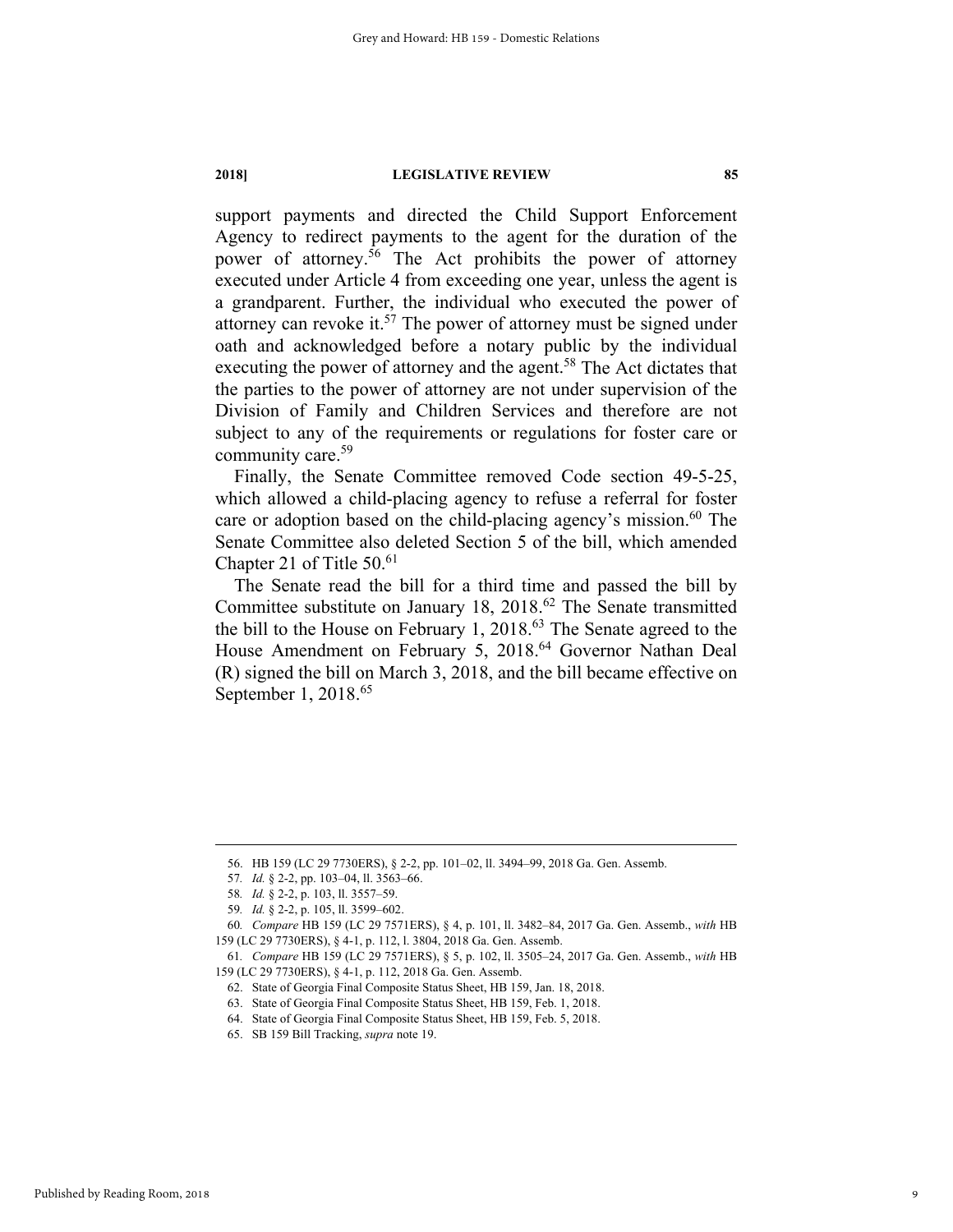*The Act* 

*Part I* 

Part I of the Act amends Code sections 19-8-1 through 19-8-28, altering general adoption provisions, including adoption requirements, foreign-born adoptions, surrender of rights and revocation, adoption-related forms, and procedures.

# *Section 1-1*

Section 1-1 amends all general provisions related to adoption under Chapter 8 of Title 19. Code section 19-8-1, as amended, creates additional definitions for parties involved in adoption. 66 The section maintains most of the language of the original Code section, but it includes provisions recognizing Alaskan natives and members of American Indian tribes as individuals of Native American heritage.<sup>67</sup> The section also defines a biological parent as "a biological mother or biological father" and more specifically describes a guardian in accordance with other provisions of the Code, including Title 29 and Code section 15-11-13.68 Finally, the section defines an "[o]ut-of-state licensed agency" as "an agency or entity that is licensed in another state or country to place children for adoption."69

Code section 19-8-2 addresses the jurisdiction for filing petitions.<sup>70</sup> Typically, a petitioner must file a petition in the county in which she resides, but she may file a petition in the county in which the child, child-placing agency, or department exercising custody is located, or in the county where the child was born if the child is less than one year of age.<sup>71</sup> If the petitioner is a resident of another state, she should file the petition in the county where the child was born, the

71*. Id.*

 <sup>66.</sup> O.C.G.A. § 19-8-1 (2018).

<sup>67</sup>*. Id.*

<sup>68</sup>*. Id.*

<sup>69</sup>*. Id.* 

 <sup>70.</sup> O.C.G.A. §19-8-2 (2018).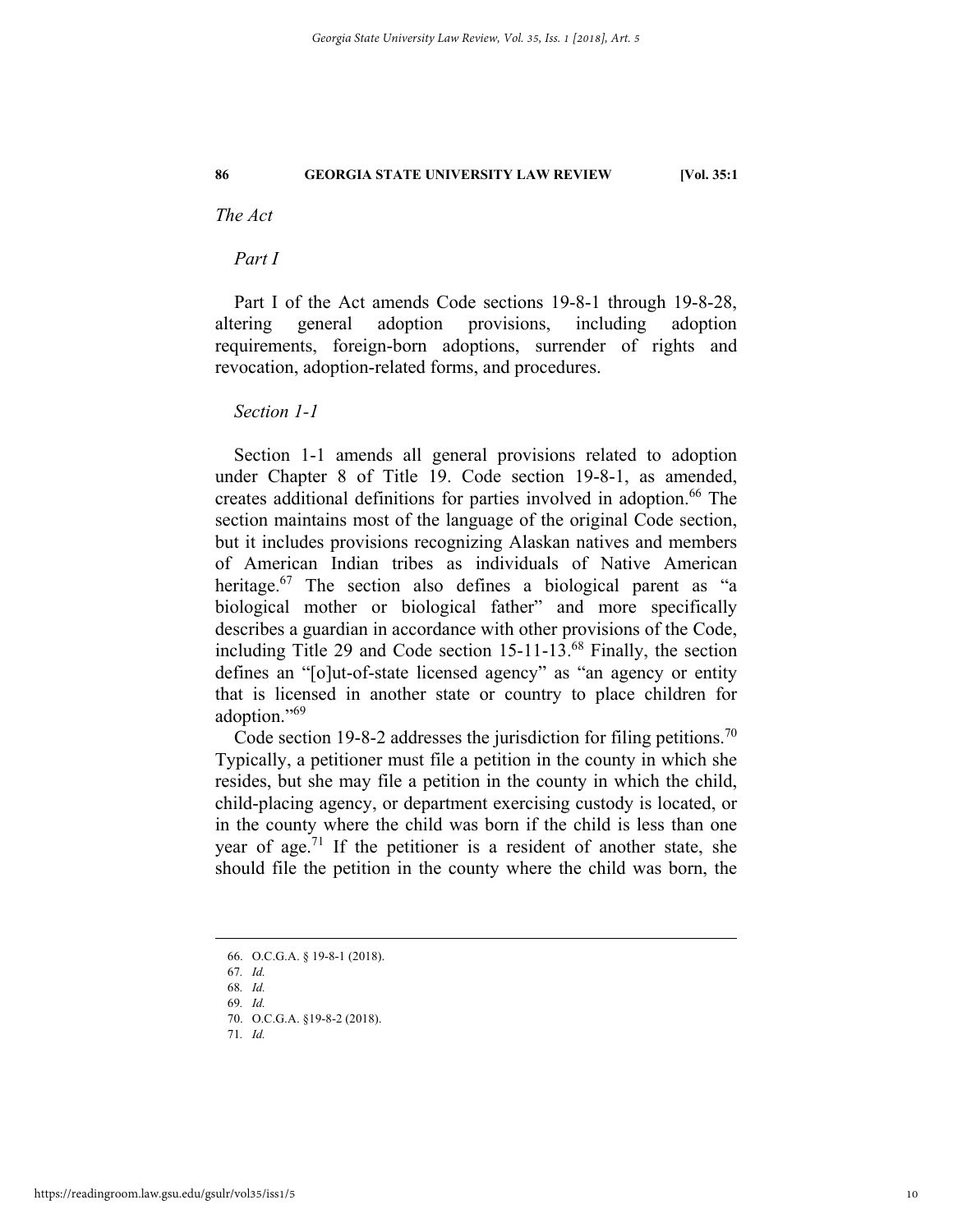county where the child-placing agency is located, or the Superior Court of Fulton County.72

Code section 19-8-3 provides that any relative of a child may adopt the child if the relative is twenty-one years old. The Code section retains prior language allowing married couples who live together or individuals who are twenty-five years old to adopt.<sup>73</sup> The Act removes language requiring an individual to be a resident of Georgia for six months prior to adoption; instead, an individual must prove that she is a bona fide resident of Georgia or another receiving state in accordance with Chapter 4 of Title 39, regardless of how long the individual has lived in the state.<sup>74</sup>

The Act continues to permit a biological parent or a legal mother to surrender his or her rights to a child and later revoke the surrender of his or her rights under Code section 19-8-4. However, the time period for revocation is now four days instead of ten.75 Additionally, the parent surrendering rights must sign an oath in the presence of a notary public and adult witness and execute an affidavit, which must be signed under oath in the presence of a notary public.<sup>76</sup> Finally, this section repeatedly includes "out-of-state licensed agency" in its provisions; agencies such as these come into play, for example, when a biological parent surrenders his rights, committing the child to an agency's custody.77

Code section 19-8-5 also stipulates that, as of the date of surrender, the party receiving custody of the child is financially responsible for the child.78 A petition for adoption must be filed within sixty days of the surrender of rights unless "good cause" can be shown to extend the time period.<sup>79</sup> If the petitioner does not timely file, the surrender operates in the following order: (1) in favor of the parent or legal guardian designated in the surrender; (2) in favor of the child-placing

Published by Reading Room, 2018

 <sup>72</sup>*. Id.*

 <sup>73.</sup> O.C.G.A. § 19-8-3(a) (2018).

<sup>74</sup>*. Id.*

 <sup>75.</sup> O.C.G.A. § 19-8-4(d) (2018).

 <sup>76.</sup> O.C.G.A. § 19-8-4(e)–(g) (2018).

<sup>77</sup>*. See* O.C.G.A. § 19-8-4(a)–(c) (2018).

 <sup>78.</sup> O.C.G.A. § 19-8-5(a) (2018).

 <sup>79.</sup> O.C.G.A. § 19-8-5(j) (2018).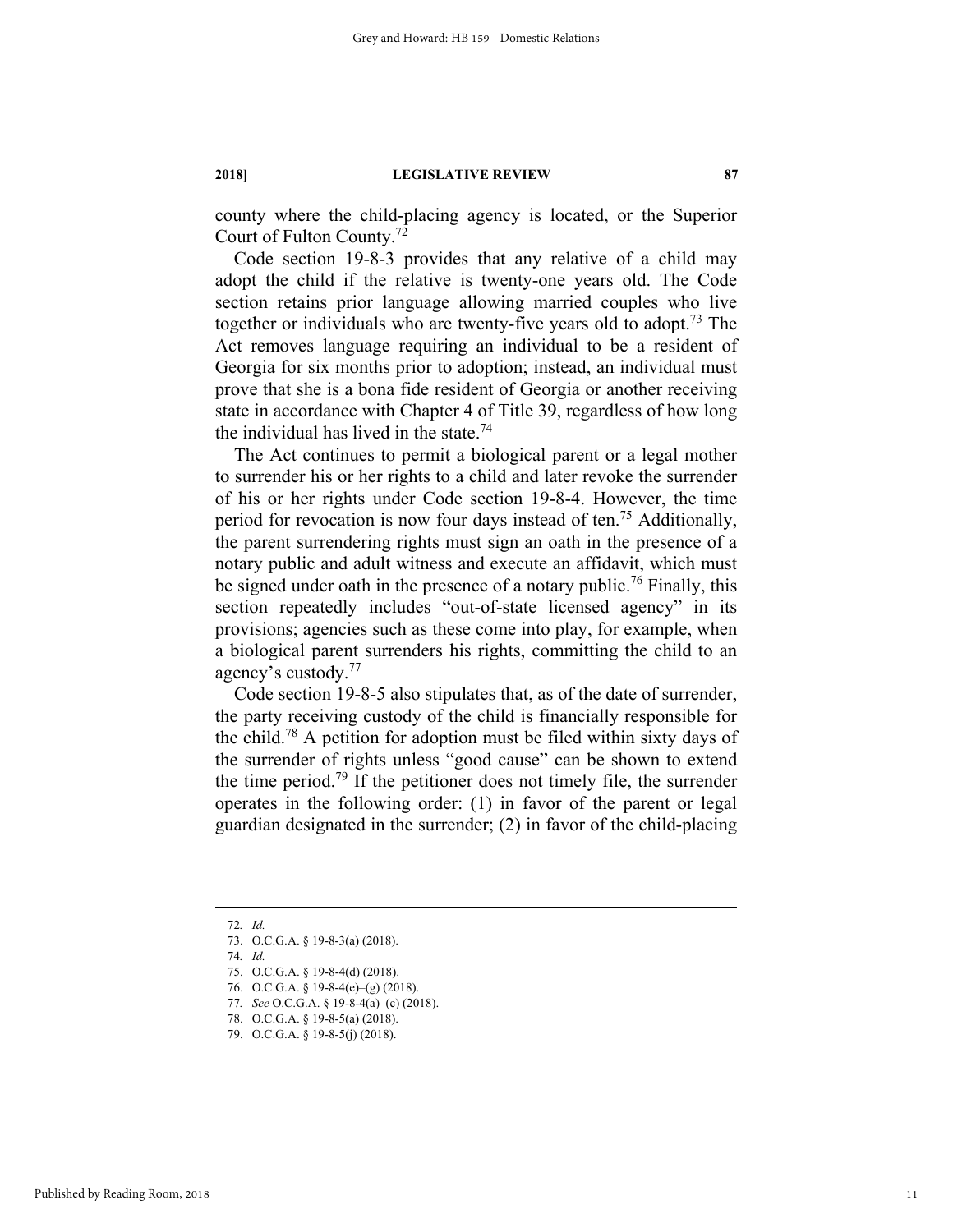agency, whether in-state or out-of-state; or (3) in favor of the department for placing adoptions according to Code section 19-8-4.<sup>80</sup>

Most of the language in Code section 19-8-6 remains the same. The spouse of a legal parent may adopt a child if the other legal parent surrenders to the spouse his or her rights to the child.<sup>81</sup> If the legal parent is no longer living, the living legal parent must consent to the adoption, and any legal guardians must surrender their rights to the child.<sup>82</sup> Furthermore, a non-resident (including foreign citizens) may surrender her legal rights so long as she is eighteen years of age and has consented to the jurisdiction of Georgia courts.<sup>83</sup>

Adoptions by relatives largely remain the same in Code section 19-8-7. Again, these provisions require the presence of a notary public and an adult witness when a surrender of rights occurs, the revocation period is shortened to four days, and the surrender must include a signed affidavit. $84$  Like in Code section 19-8-6, a nonresident may surrender her rights if she has reached the age of eighteen and consents to jurisdiction in Georgia.<sup>85</sup>

Code section 19-8-8 significantly changed Georgia law relating to provisions for foreign-born adoptions. Now, a foreign-born child is eligible for a domestic adoption "if a consular officer of the United States Department of State has issued and affixed in the child's passport an immediate relative immigrant visa or Hague Convention immigrant visa."<sup>86</sup> Either of these documents may serve as prima facie evidence that the child's parents surrendered their rights and that the domestic adoption complies with the laws of the foreign country.87 Similarly, these documents serve as prima facie evidence that a parent has relinquished rights to her child in favor of a legal guardian.88 When this prima facie evidence exists, a Georgia court does not need to investigate into the foreign country's adoption process.89 However, when a foreign court requires supervision of the

83. O.C.G.A. § 19-8-6(i) (2018).

- 85. O.C.G.A. § 19-8-7(i) (2018).
- 86. O.C.G.A. § 19-8-8(a)(1) (2018).
- 87. O.C.G.A. § 19-8-8(a)(2) (2018).
- 88. O.C.G.A. § 19-8-8(b)(2)(A) (2018).

89*. Id.*

 <sup>80</sup>*. Id.*

 <sup>81.</sup> O.C.G.A. § 19-8-6(a) (2018).

<sup>82</sup>*. Id.* 

 <sup>84.</sup> O.C.G.A. § 19-8-7(c)–(e) (2018).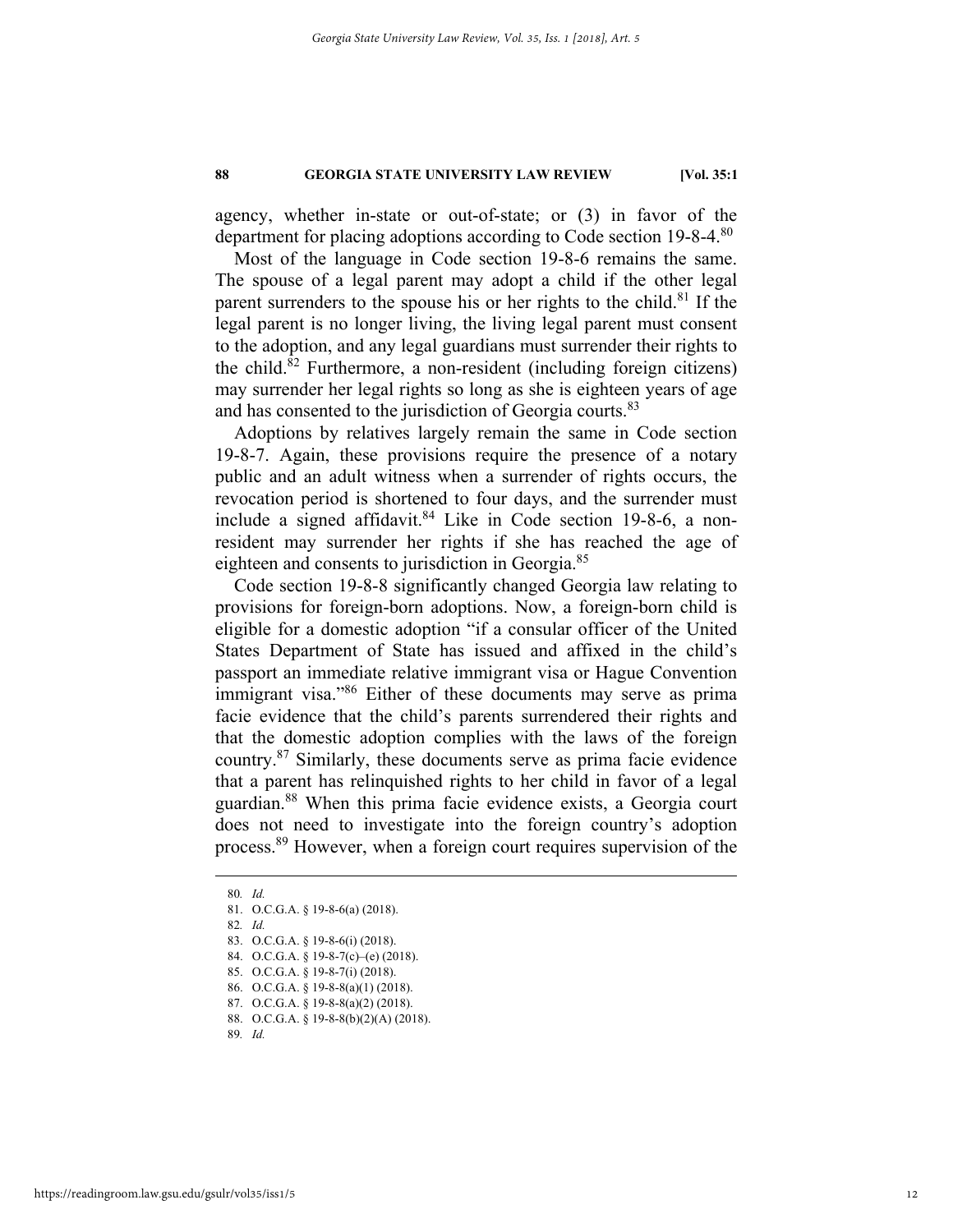guardian, a domestic court cannot finalize the adoption until documentation demonstrates that the petitioner met the requirements of the foreign order.<sup>90</sup> When an adoption is finalized, the child will receive a Certificate of Foreign Birth through the Georgia Department of Public Health.<sup>91</sup>

Code section 19-8-9 largely retains its former language regarding the process for revoking a surrender of rights. An individual may revoke such notice in person or by registered mail, and the revocation must be in writing.<sup>92</sup> The revocation period is four days, excluding Saturdays, Sundays, and legal holidays.<sup>93</sup>

A court need not wait for a parent to surrender or terminate her rights to the child when certain conditions described in Code section 19-8-10 exist. For instance, abandonment, mental or emotional incapacity, nonconsensual sexual intercourse that resulted in a child's conception, and instability within the home are permitted reasons for not seeking a biological parent's surrender of rights.<sup>94</sup> A petitioner should serve a parent with notice that her rights will terminate, at which point the biological parent will have an opportunity to demonstrate why she should retain her rights to the child.<sup>95</sup> The petitioner must attempt to provide notice through in-person service first, but registered mail or statutory overnight delivery are permissible "if personal service cannot be permitted"; beyond that, a court need not publish notice.<sup>96</sup> Finally, a petitioner must allege facts as to why the court should terminate the parent's rights. $97$ 

Code section 19-8-11 gives adoption agencies similar opportunities to terminate parental rights, and they must do their due diligence to serve the parent through the process described in Code section 19-8-10.98

The rights of a biological father are outlined in Code section 19-8-12. Any man who engages in nonmarital sexual intercourse is

93*. Id.* 

 <sup>90.</sup> O.C.G.A. § 19-8-8(b)(2)(B) (2018).

<sup>91.</sup> O.C.G.A. § 19-8-8(b)(3) (2018).

 <sup>92.</sup> O.C.G.A. § 19-8-9(a) (2018).

 <sup>94.</sup> O.C.G.A. § 19-8-10(a) (2018).

 <sup>95.</sup> O.C.G.A. § 19-8-10(c) (2018).

<sup>96</sup>*. Id.*

 <sup>97.</sup> O.C.G.A. § 19-8-10(d) (2018).

<sup>98.</sup> O.C.G.A. § 19-8-11 (2018).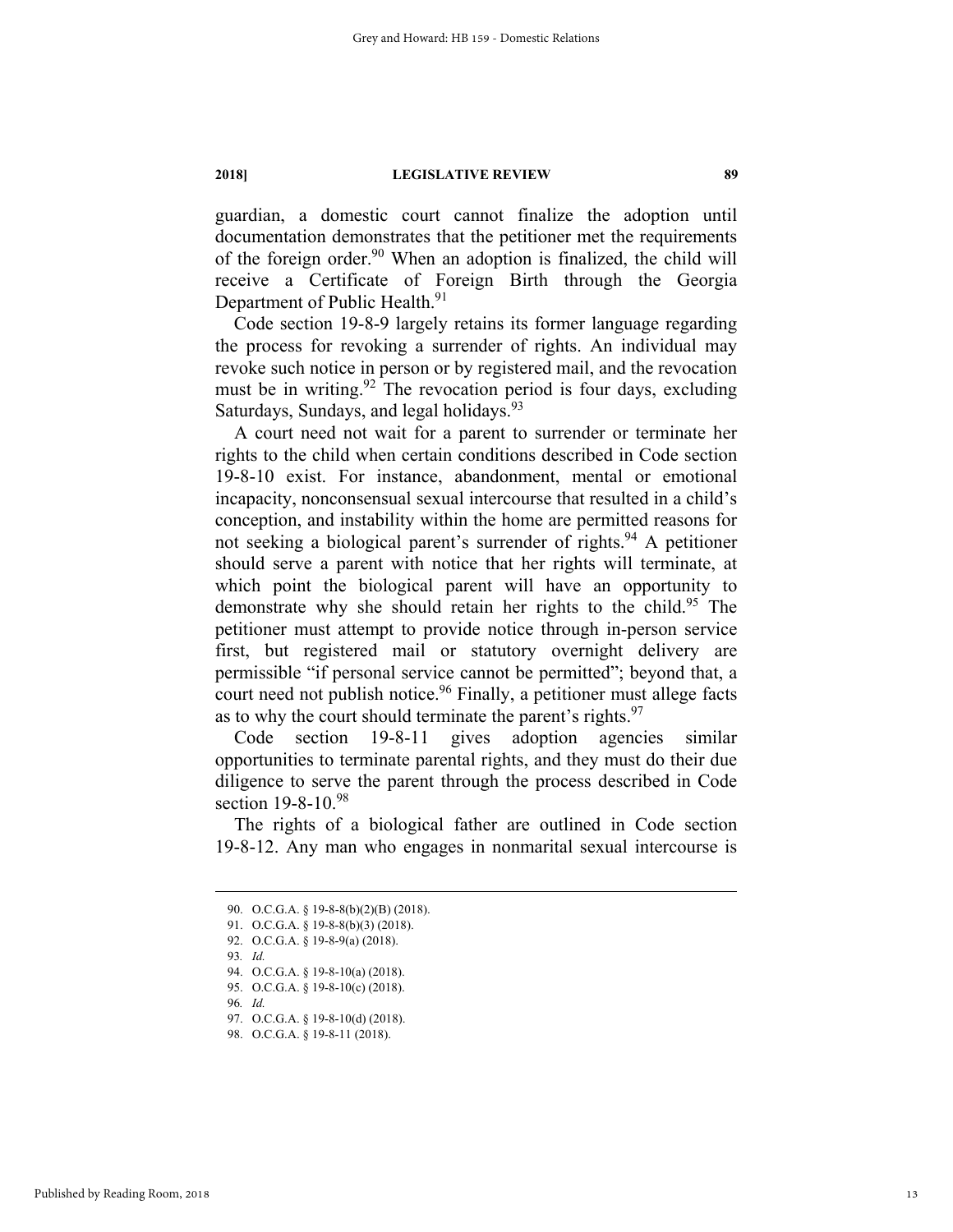presumed to be on notice that a pregnancy and adoption proceeding may occur.<sup>99</sup> However, he retains a right to notice if his identity is known, if he is registered on the putative father registry according to Code section 19-11-19, or if he registered on the putative father registry to indicate possible paternity of the child.100 The Act removes language requiring notice to the biological father if he lived with the child, contributed child support or medical care for the mother, or attempted to legitimate the child.<sup>101</sup> Notice to the biological father is to be given through personal service, certified mail, or publication in the county newspapers where the petition was filed and the location of his last known address.<sup>102</sup> However, the Act recognizes that time may be an issue and therefore permits publication to occur simultaneously with the other forms of process.103

When the putative father registry does not yield any potential matches, a rebuttable presumption that the biological father is not entitled to notice arises.<sup>104</sup> If a biological father receives notice of the adoption proceedings and wants to keep his rights, he must, within thirty days, file a petition to legitimate the child and notify the court overseeing the proceedings as well as the entity that sent notice to the father about the petition.<sup>105</sup> However, a court has the discretion to consider whether the father lived with the child and provided financial support or medical care; a father's failure to do so creates a rebuttable presumption that he abandoned his interest in the child.<sup>106</sup>

The contents of an adoption petition are set forth in Code section 19-8-13. Now, a petitioner must list a child's citizenship or immigration status if she is foreign-born or a foreign resident, and the petitioner must demonstrate how that status will become lawful.<sup>107</sup> Additionally, the law now requires the name of legal guardians and custodians, and petitioners must also describe whether any other

 <sup>99.</sup> O.C.G.A. § 19-8-12(a) (2018).

 <sup>100.</sup> O.C.G.A. § 19-8-12(b)(1)–(3) (2018).

 <sup>101.</sup> O.C.G.A. § 19-8-12(b)(4) (2018).

 <sup>102.</sup> O.C.G.A. § 19-8-12(c) (2018).

<sup>103</sup>*. Id.*

 <sup>104.</sup> O.C.G.A. § 19-8-12(d)(4) (2018).

 <sup>105.</sup> O.C.G.A. § 19-8-12(e) (2018).

 <sup>106.</sup> O.C.G.A. § 19-8-12(g) (2018).

 <sup>107.</sup> O.C.G.A. § 19-8-13(a)(1)(A)–(C) (2018).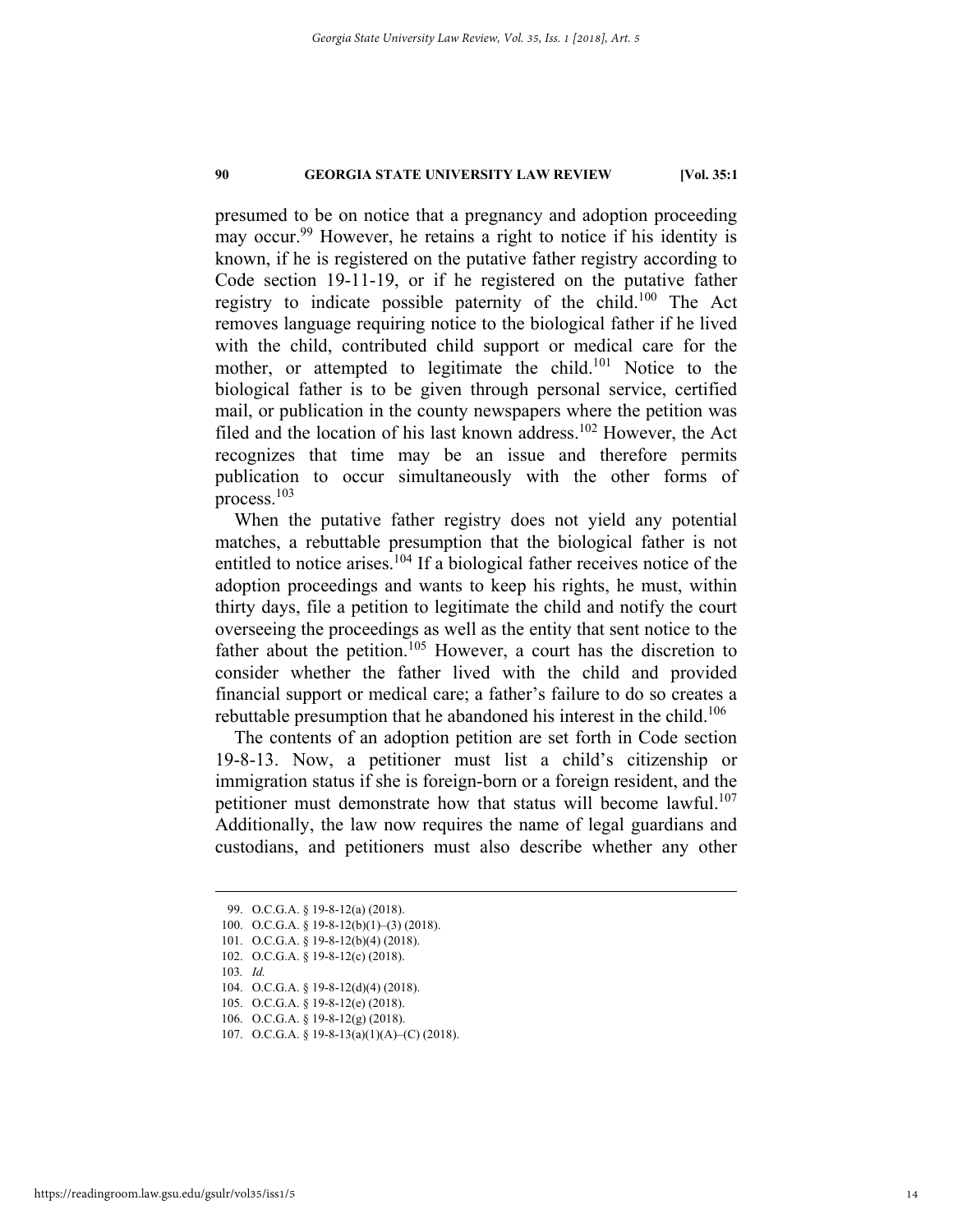adoption proceeding is pending or if there is any custody dispute over the child.108 The petition must include a copy of the surrender of rights or a court order terminating rights, as well as a copy of all relevant affidavits described in earlier sections.109 A child-placing agency must also provide an affidavit confirming the legal availability of the child, and the petitioner must file relevant records that address various aspects of the adoption, such as marriage and death certificates.<sup>110</sup> Records must show whether a petitioner could locate the biological father, and the child's background information should be included.111 In the case of a foreign-born child, a petitioner must include a copy of the child's immediate relative immigrant visa or Hague Convention visa.112 Furthermore, "[b]ecause the issuance of an immediate relative immigrant visa or Hague Convention immigrant visa by the United States Department of State in the child's passport is prima facie evidence that all parental rights have been terminated," a petitioner need not produce additional documents demonstrating biological parents' termination or surrender of rights.113 When a foreign-born child undergoes a proceeding for guardianship pursuant to Code section 19-8-8(b), the petition must include a copy of the final order of guardianship, postplacement reports, authorization to proceed with the adoption, and a copy of the child's birth certificate in addition to one of the required visas.<sup>114</sup>

As the Act previously required, the petitioner must also file a financial report that includes expenses related to the child's birth and placement.115 However, additional provisions require the report to list expenses related to counseling or legal services for the legal mother, as well as "reasonable expenses" incurred by the biological mother.<sup>116</sup> The petitioner must also serve a copy of the petition for adoption to any family member who has visitation rights to the child at least thirty days before the adoption hearing.<sup>117</sup> This broadens the

 <sup>108.</sup> O.C.G.A. § 19-8-13(a)(1)(G)–(I) (2018).

 <sup>109.</sup> O.C.G.A. § 19-8-13(a)(2)(A)–(B) (2018).

 <sup>110.</sup> O.C.G.A. § 19-8-13(a)(2)(C) (2018).

 <sup>111.</sup> O.C.G.A. § 19-8-13(a)(1)(A)–(B), (H).

 <sup>112.</sup> O.C.G.A. § 19-8-13(a)(6)(B) (2018).

<sup>113</sup>*. Id.*

 <sup>114.</sup> O.C.G.A. § 19-8-13(a)(6)(C) (2018).

 <sup>115.</sup> O.C.G.A. § 19-8-13(c) (2018).

<sup>116</sup>*. Id.*

 <sup>117.</sup> O.C.G.A. § 19-8-13(f) (2018).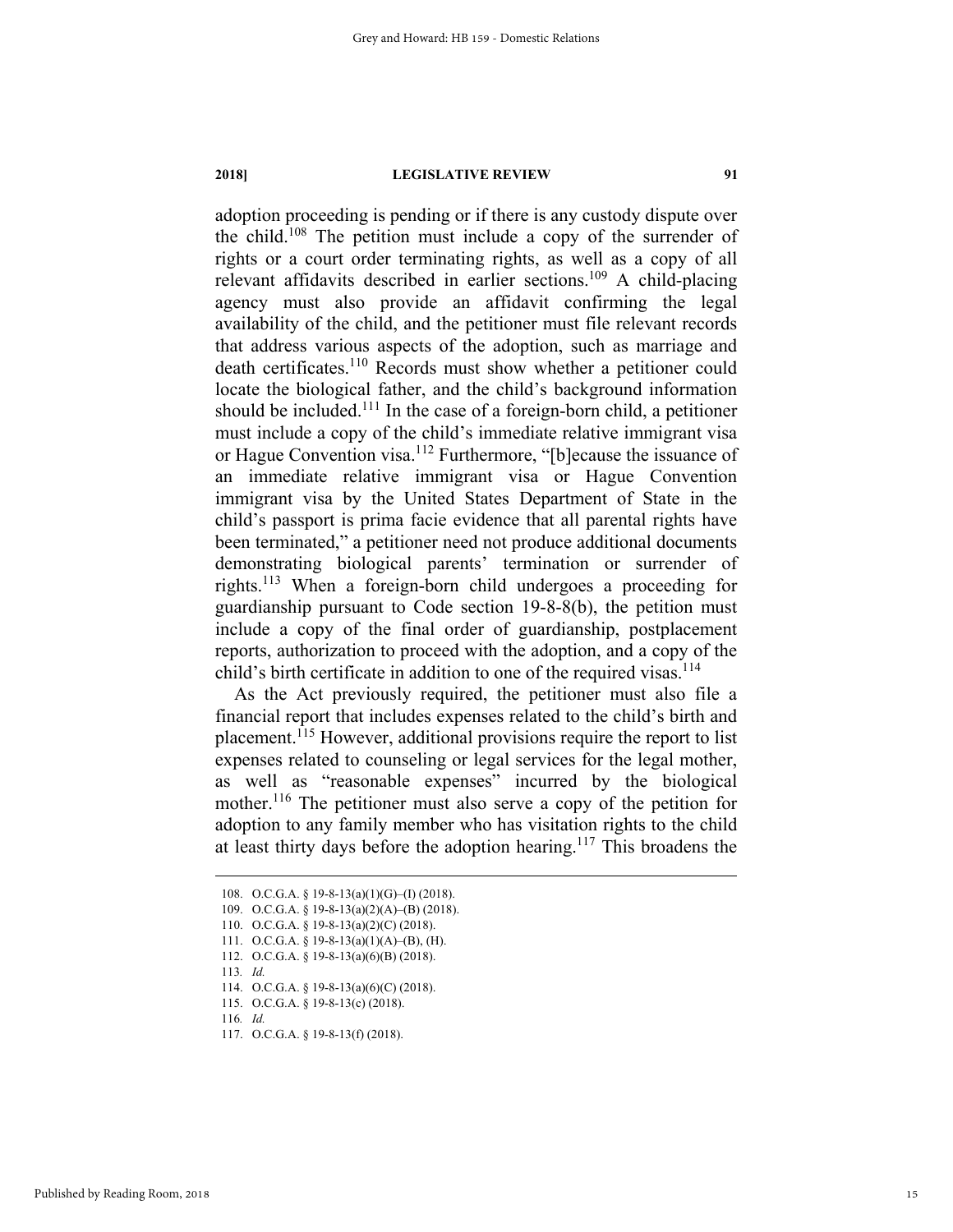Act's prior language, which only required notice to other family members with visitation rights when the petitioner was a blood relative of the child.<sup>118</sup>

In accordance with previous sections describing service of process, Code section 19-8-14 outlines the timeline for adoption proceedings. For instance, a court must wait at least forty-five days from the time a petition is filed to consider the petition, and it must wait at least thirty days from the time a parent is put on notice of the proceedings.<sup>119</sup> However, if service of process is not necessary, a petitioner may demonstrate that it is in the child's best interests to expedite the process.120

Code section 19-8-15 provides that blood relatives may file objections to a petition for adoption when both parents—legal or biological—are deceased.<sup>121</sup> A relative with visitation rights to the child may also file objections if the biological parents' rights have been terminated.

A court-appointed agent must investigate the petition for adoption under Code section 19-8-16. Such agent could be a member of the department, a child-placing agency, or other qualified third party.<sup>122</sup> The petitioner is responsible for paying the agent at a cost that will typically not exceed \$250.00.123 However, if the cost will exceed \$250.00, the court must give the petitioner an opportunity to seek a different agent who will charge less.<sup>124</sup> Finally, the petitioner must undergo a background check, and a court may require additional information related to the petitioner's criminal history.<sup>125</sup>

Code section 19-8-17 describes what the investigator must include in her report. This language remains mostly identical to the original Code section, but it adds a stipulation that an agent can disclose "[a]ny other information that might be disclosed by the investigation

 <sup>118</sup>*. Compare* O.C.G.A. § 19-8-13(f)(2) (2018), *with* 2016 Ga. Laws 333, § 2, at 104–07 (formerly found at O.C.G.A. § 19-8-13(f)(2) (2016)).

 <sup>119.</sup> O.C.G.A. § 19-8-14(c) (2018).

 <sup>120.</sup> O.C.G.A. § 19-8-14(e) (2018).

 <sup>121.</sup> O.C.G.A. § 19-8-15(b) (2018).

 <sup>122.</sup> O.C.G.A. § 19-8-16(a) (2018). 123. O.C.G.A. § 19-8-16(e) (2018).

<sup>124</sup>*. Id.* 

 <sup>125.</sup> O.C.G.A. § 19-8-16(d) (2018).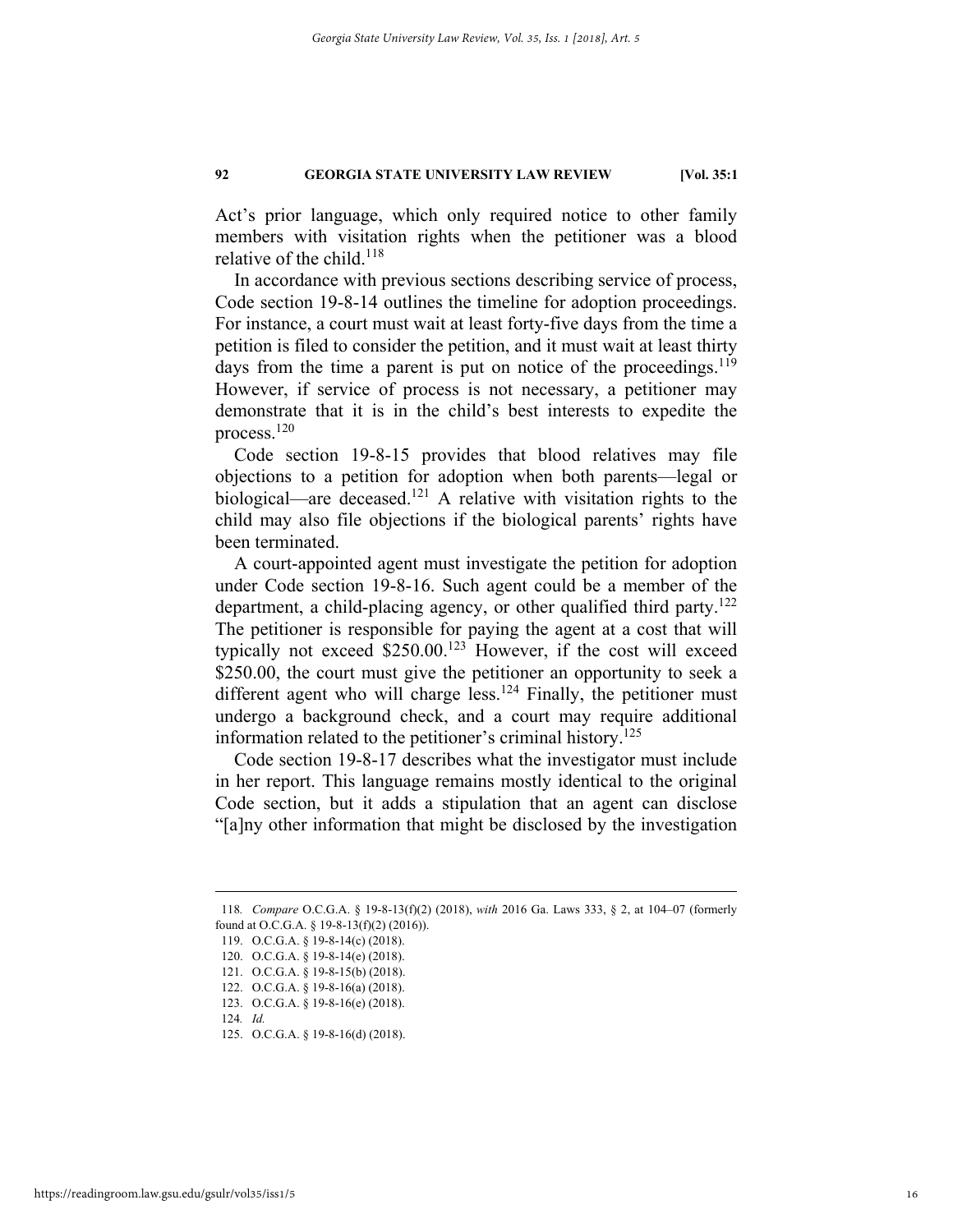in response to any specific issue that the court requested be investigated in its order appointing such agent."126

When a court enters a decree of adoption, it must follow the procedures laid out in Code section 19-8-18. The court must ensure that the rights of each parent or guardian were surrendered or terminated, each petitioner is able to care for the child, the child is prepared for adoption, and the adoption is in the child's best interests.127 In its decree, the court must name the child; terminate the rights of each parent, guardian, or custodian; and grant permanent custody to the petitioner.<sup>128</sup> The court may choose to allow a family member's visitation rights to continue pursuant to Code section 19-7-3.129

In the case of a foreign-born adoption, the court must determine whether the child will be able to become a permanent resident before it can authorize an adoption.<sup>130</sup> Similar to a local adoption, a court may issue a decree for a foreign-born adoption once it has determined that the child's parents surrendered their rights, the petitioners are capable of caring for the child, the child is suitable for adoption, and the adoption will be in the child's best interests.<sup>131</sup> Additionally, if the petitioner adequately proves that a foreign court already granted an adoption, a Georgia court must domesticate the adoption, and it may do so without a hearing.<sup>132</sup>

Moreover, Code section 19-8-18 also creates guidelines to determine whether an adoption is in a child's best interests. These include, but are not limited to, the petitioner's ability "to provide for the physical safety and welfare of the child," bonding between the petitioner and child, "stability of the family unit," the child's background, family history, and "any other factors considered by the court to be relevant and proper to its determination."133 If a court denies a petition under this provision, it must explain why the

131. O.C.G.A. § 19-8-18(d) (2018).

 <sup>126.</sup> O.C.G.A. § 19-8-17(a)(9) (2018).

 <sup>127.</sup> O.C.G.A. § 19-8-18(b) (2018).

<sup>128</sup>*. Id.*

<sup>129</sup>*. Id.*

<sup>130</sup>*. Id.*

 <sup>132.</sup> O.C.G.A. § 19-8-18(c) (2018). 133. O.C.G.A. § 19-8-18(e) (2018).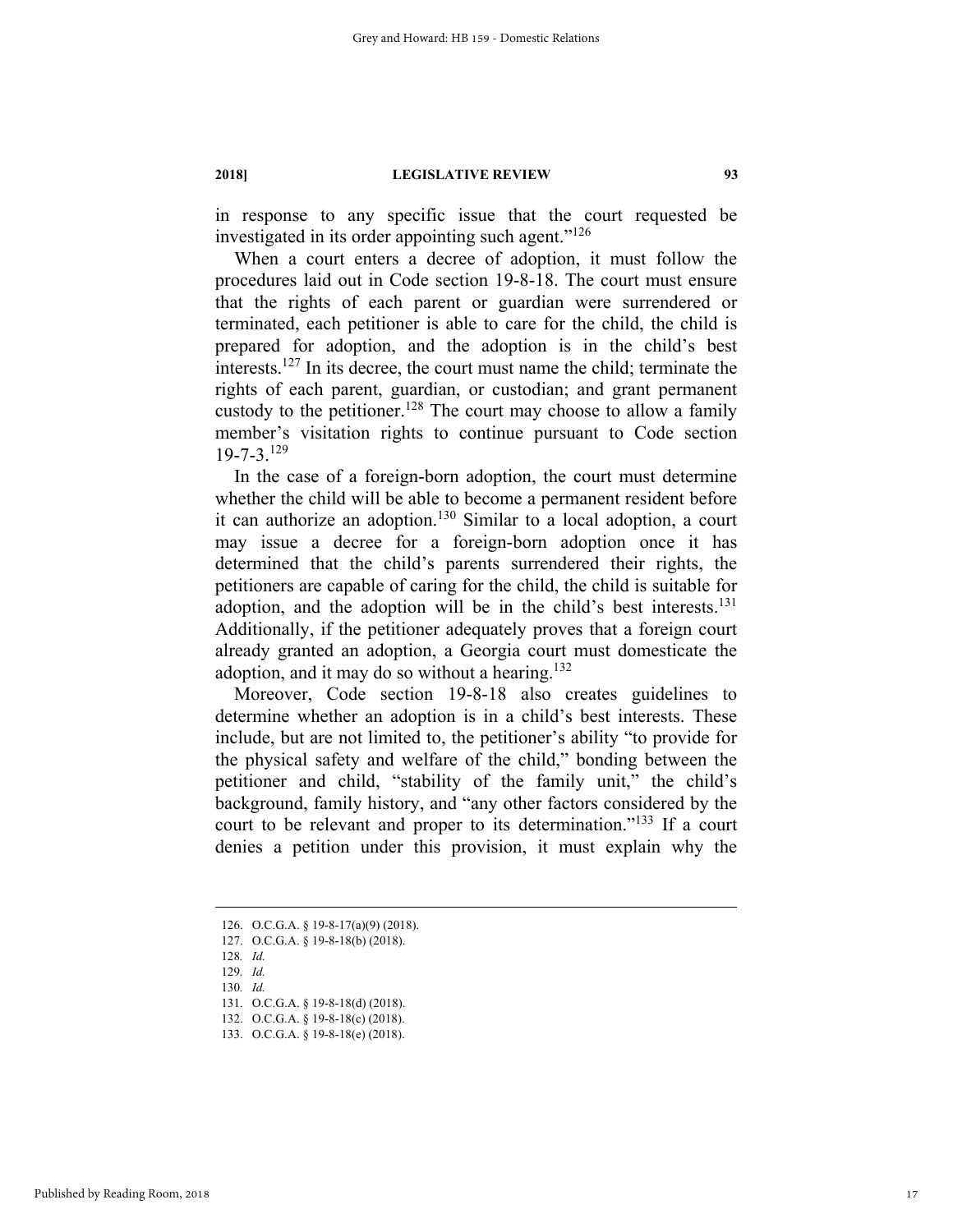adoption would not be in the child's best interests.<sup>134</sup> Furthermore, denial of a petition dissolves the surrender of rights and restores such rights to the individual who surrendered them.<sup>135</sup> An individual wishing to challenge an adoption decree must do so within six months of the court's decision.<sup>136</sup>

Code section 19-8-19, which describes the effects of a decree of adoption, and Code section 19-8-20, which outlines the contents of an adoption certificate, remain unchanged.137 Code section 19-8-21 also retains most of its prior language, although it includes a provision that a petition for an adult adoption must state "whether one or both parents of the adult to be adopted will be replaced by the grant of such petition, and if only one parent is to be replaced, then the decree of adoption shall make clear which parent is to be replaced by adoption."138 Code section 19-8-22, declaring that Georgia courts will recognize adoptions issued in any other jurisdiction, also remains largely the same. $139$ 

Code section 19-8-23 addresses recordkeeping. Under this section, the State Adoption Unit keeps all adoption records sealed and locked.<sup>140</sup> However, once a child reaches eighteen years of age, she may request her adoption records in writing.<sup>141</sup> Whereas the law previously required an individual to be twenty-one to receive identifying information about her biological parents, this section now lowers the age to eighteen.<sup>142</sup> The individual will have access to a "detailed summary" regarding the placement agency, foster care, and her biological parents, provided each parent gave written consent to the release of identifying information.<sup>143</sup> If a biological parent is deceased, the agency may release the detailed summary to the adopted individual.<sup>144</sup> Finally, an eighteen-year-old individual may

- 135*. Id.*
- 136. O.C.G.A. § 19-8-18(h) (2018).
- 137. O.C.G.A. § 19-8-19 (2018).
- 138. O.C.G.A. § 19-8-21(a) (2018).
- 139. O.C.G.A. § 19-8-22 (2018).
- 140. O.C.G.A. § 19-8-23(a) (2018).
- 141. O.C.G.A. § 19-8-23(f)(2) (2018).
- 142. O.C.G.A. § 19-8-23(f)(3)(A) (2018).
- 143. O.C.G.A. § 19-8-23(f)(3)(A)–(A)(i) (2018).
- 144. O.C.G.A. § 19-8-23(f)(4)(D)(iii) (2018).

 <sup>134.</sup> O.C.G.A. § 19-8-18(g) (2018).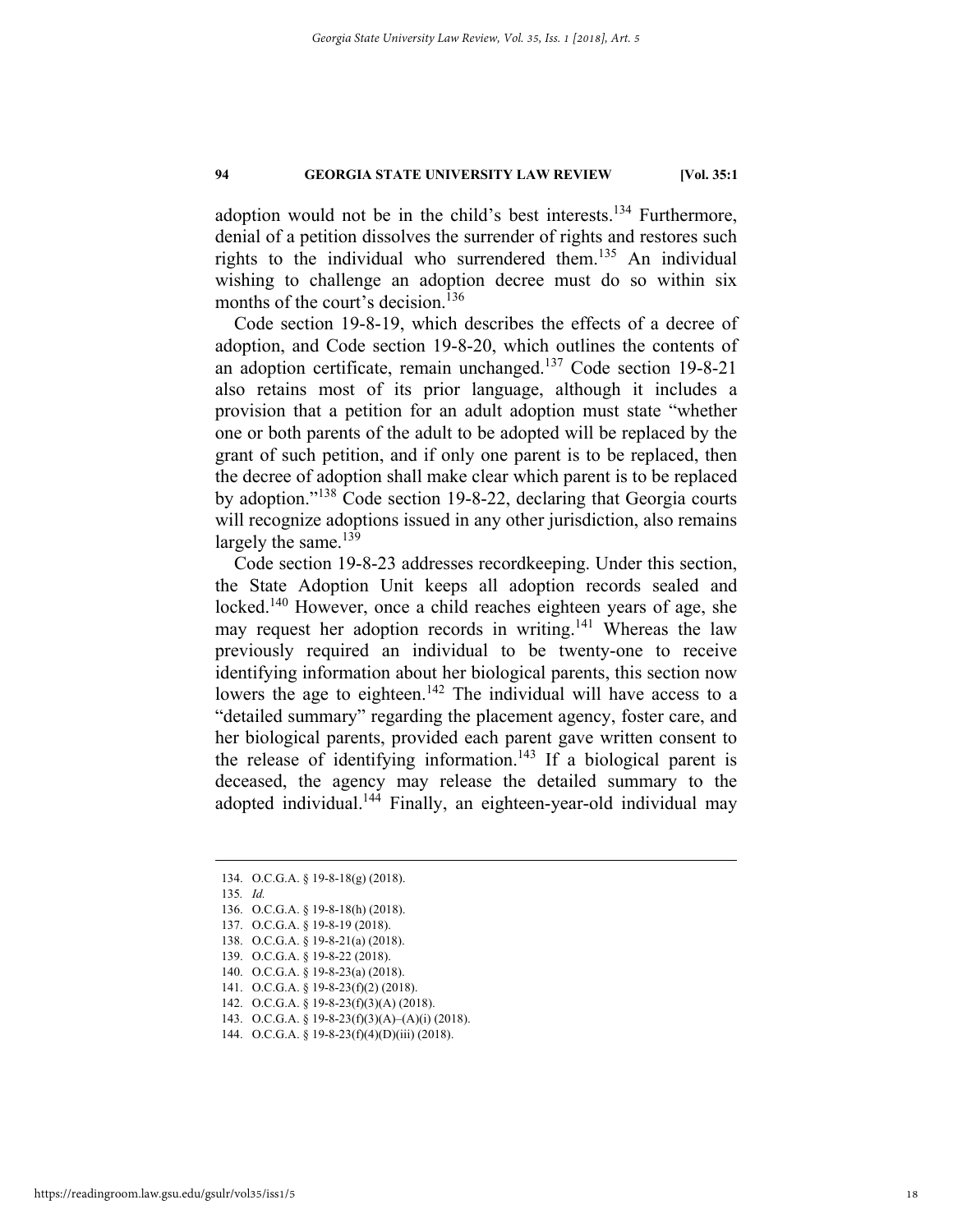request identification of her biological siblings, if such siblings are eighteen years of age. $145$ 

Code section 19-8-24 continues to prohibit any individual or entity to advertise that it "will adopt children or will arrange for or cause children to be adopted or placed for adoption."146 The Act adds an exception to this existing prohibition by allowing a licensed attorney and a prospective adoptive parent with a valid home study report to advertise.147 An entity may only advertise if it includes its department-issued license number.<sup>148</sup> Similarly, an attorney advertising on behalf of an individual with a valid home study must include her State Bar license number, and an individual advertising personally must include that she has a valid home study.<sup>149</sup>

This section also prohibits selling or offering to sell a child.<sup>150</sup> It defines inducement as "any financial assistance, either direct or indirect, from whatever source" and deems any inducements related to an adoption unlawful.<sup>151</sup> However, if an adoptive parent wishes to pay or reimburse "medical expenses directly related to the biological mother's pregnancy and hospitalization" or "counseling services or legal services for a biological parent," he may do so through a licensed child-placing agency or attorney.<sup>152</sup> Furthermore, an adoptive parent may pay "reasonable living expenses for the biological mother" through a licensed child-placing agency.<sup>153</sup> Finally, an adoptive parent may pay other "reasonable expenses" for the biological mother through "the trust account of an attorney who is a member of the State Bar of Georgia in good standing."<sup>154</sup> The petitioner must include a report of all expenses paid during the adoption process.155

Code section 19-8-25 grandfathers in adoption petitions that were lawfully filed in accordance with the original Code as of August 31,

Published by Reading Room, 2018

 <sup>145.</sup> O.C.G.A. § 19-8-23(f)(5)(A) (2018). 146. O.C.G.A. § 19-8-24(a)(1) (2018). 147*. Id.* 148. O.C.G.A. § 19-8-24(a)(2)(A) (2018). 149. O.C.G.A. § 19-8-24(a)(2)(B)–(C) (2018). 150. O.C.G.A. § 19-8-24(b) (2018). 151. O.C.G.A. § 19-8-24(c)(1)–(5) (2018).

 <sup>152.</sup> O.C.G.A. § 19-8-24(c)(1)(A)–(B) (2018).

 <sup>153.</sup> O.C.G.A. § 19-8-24(c)(1)(C) (2018).

 <sup>154.</sup> O.C.G.A. § 19-8-24(c)(1)(D) (2018).

<sup>155</sup>*. Id.*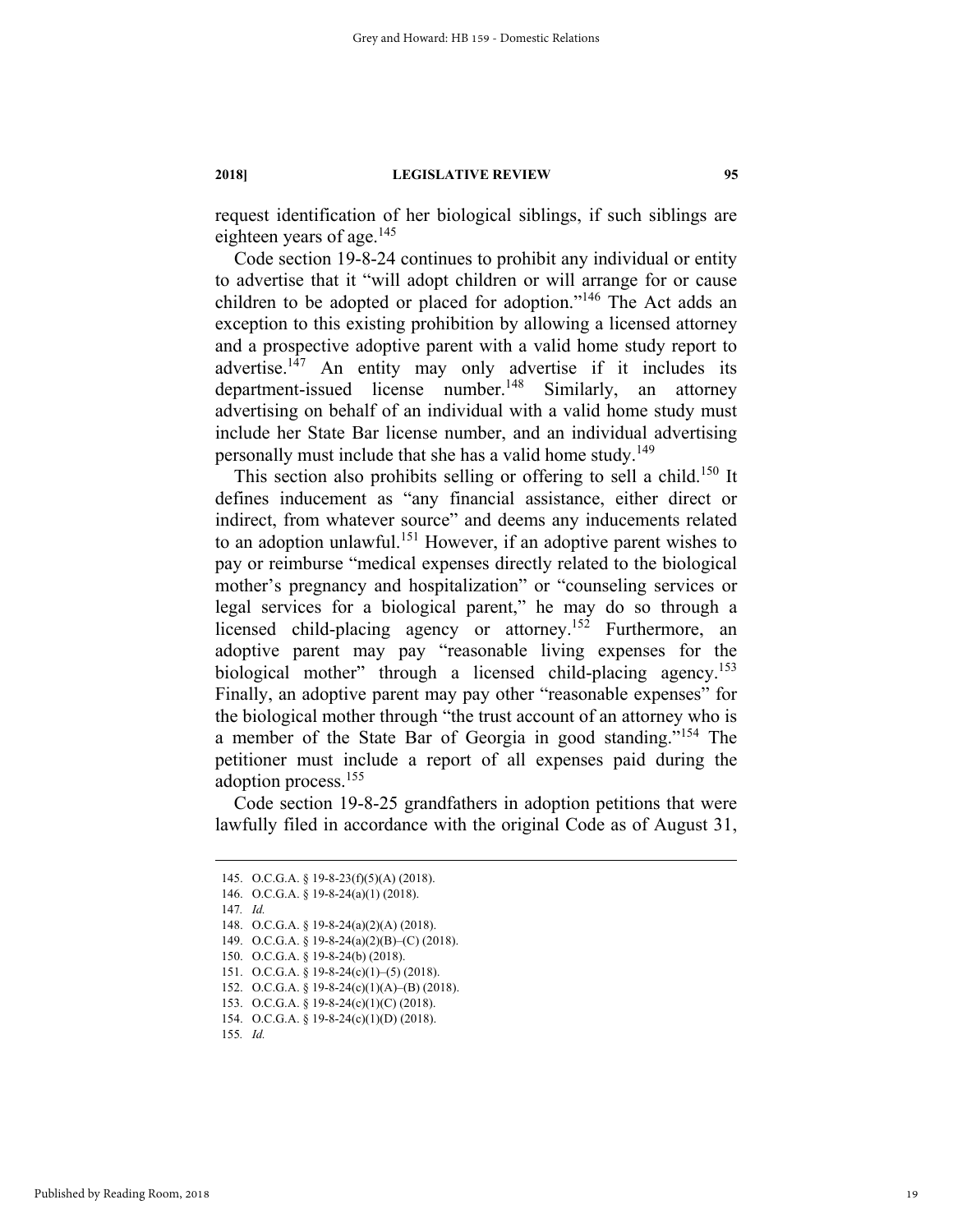2018.156 In addition, Code section 19-8-26 amends the adoption forms themselves, including the forms regarding petitions for the surrender of rights; notice to parents; parental consent to adoption; and affidavits for child-placing agencies, biological parents, and Native American heritage and military service.<sup>157</sup>

Code section 19-8-27 outlines post-adoption contract agreements. This section remains unchanged from its prior enactment.<sup>158</sup> The Act adds Code section 19-8-28, which states that a petitioner does not need to appoint a guardian for an orphaned child in order to receive a surrender of rights.<sup>159</sup>

## *Section 1-2*

Section 1-2 of the Act amends Code section 15-11-320 regarding termination of parental rights and renames the Georgia "Office of Adoptions" as the "State Adoption Unit."<sup>160</sup>

# *Part II*

Part II of the Act amends Code sections 19-9-120 through 19-9-134.

# *Section 2-1*

Section 2-1 includes the General Assembly's findings regarding the "Supporting and Strengthening Families Act."161 The legislature acknowledges that when parents experience difficulty in caring for their children, they "need a means to confer to a relative or other approved person the temporary authority to act on behalf of a child without the time and expense of a court proceeding or the involvement of the Division of Family and Children Services of the Department of Human Services."162

 <sup>156.</sup> O.C.G.A. § 19-8-25 (2018).

 <sup>157.</sup> O.C.G.A. § 19-8-26 (2018).

 <sup>158.</sup> O.C.G.A. § 19-8-27 (2018).

 <sup>159.</sup> O.C.G.A. § 19-8-28 (2018).

 <sup>160.</sup> O.C.G.A. § 15-11-320(d) (Supp. 2018).

 <sup>161. 2018</sup> Ga. Laws 19, § 2-1, at 96.

<sup>162</sup>*. Id.*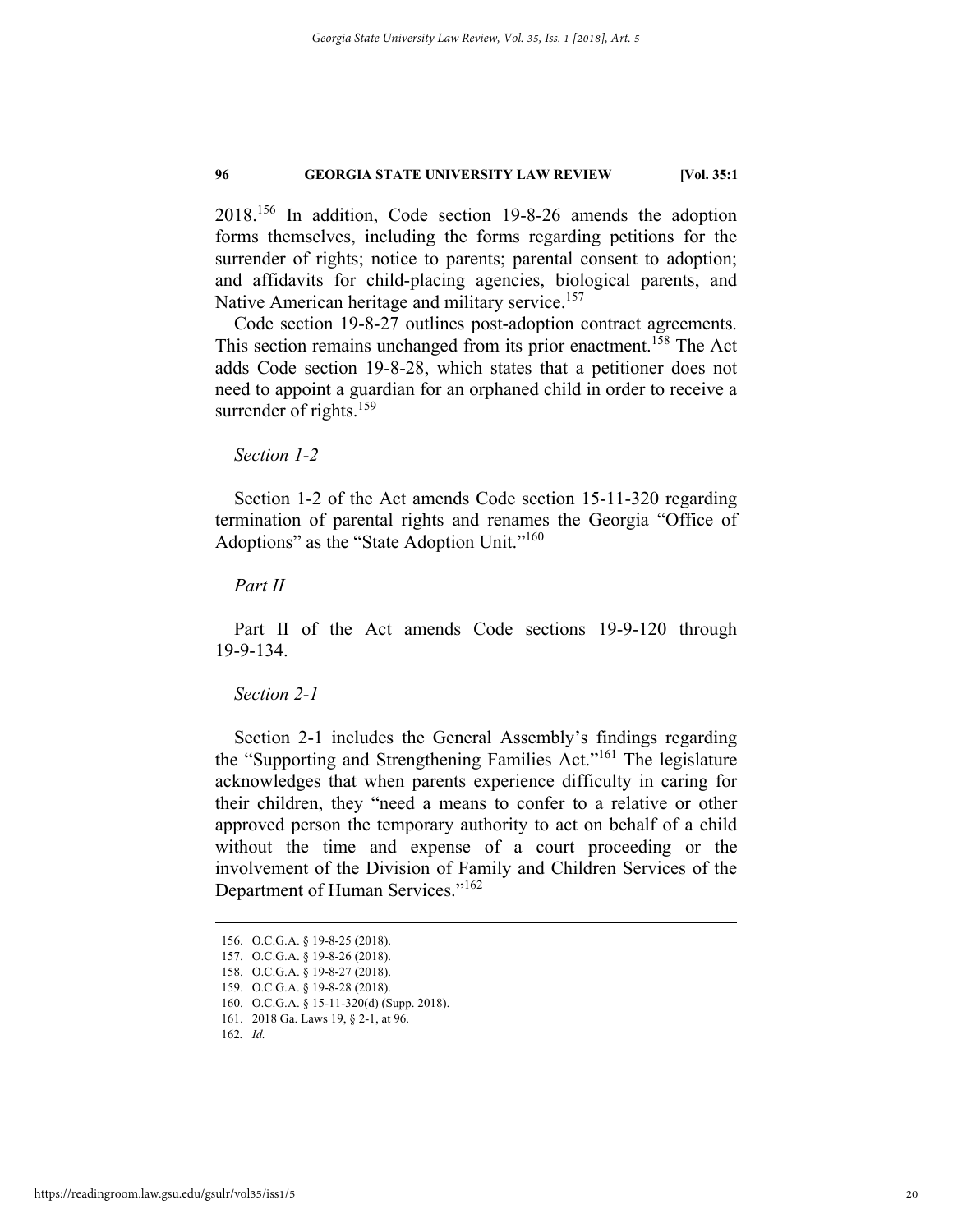# *Section 2-2*

Section 2-2 repeals Code section 19-9-120 and replaces it with the Supporting and Strengthening Families Act, including related definitions in Code section 19-9-121.<sup>163</sup> Code section 19-9-122 permits a parent to "delegate caregiving authority" to an adult resident.164 The list of permissible adults includes any relatives, stepparent, step-grandparent, or former stepparent.<sup>165</sup> A nonrelative may also assume authority by power of attorney for one year if a child-placing agency, nonprofit organization, or faith-based group approves this adult.166 Such nonprofit organizations or faith-based groups that are not licensed by the department must provide an annual report related to their volunteer operations as dictated in Code section  $19-9-123$ .<sup>167</sup> The department may then refer individuals seeking to create a power of attorney to such organizations, but the department will not be liable for any claim that arises as a result of its referral.168

Code section 19-9-124 permits a parent to delegate power of attorney to an agent—giving her "the same rights, duties, and responsibilities that would otherwise be exercised by such parent" for the care of a child without court approval.<sup>169</sup> The delegated agent may not consent to a child's marriage or adoption or provide an abortion.170 The delegation may not modify any existing rights that a court order created.<sup>171</sup> An agent must confirm in writing that she takes responsibility for a child and is not registered as a sexual offender, and the agent must also undergo a background check if she is a nonrelative.172

Under Code section 19-9-125, a parent with sole custody must notify the other parent within fifteen days after she has executed

 <sup>163.</sup> O.C.G.A. §§ 19-9-120–21 (2018).

 <sup>164.</sup> O.C.G.A. § 19-9-122 (2018).

<sup>165</sup>*. Id.*

<sup>166</sup>*. Id.* 

 <sup>167.</sup> O.C.G.A. § 19-9-123(a) (2018).

 <sup>168.</sup> O.C.G.A. § 19-9-123(c) (2018).

 <sup>169.</sup> O.C.G.A. § 19-9-124(a)–(b) (2018).

 <sup>170.</sup> O.C.G.A. § 19-9-124(a)(1) (2018).

<sup>171</sup>*. Id.*

 <sup>172.</sup> O.C.G.A. § 19-9-123(c)–(e) (2018).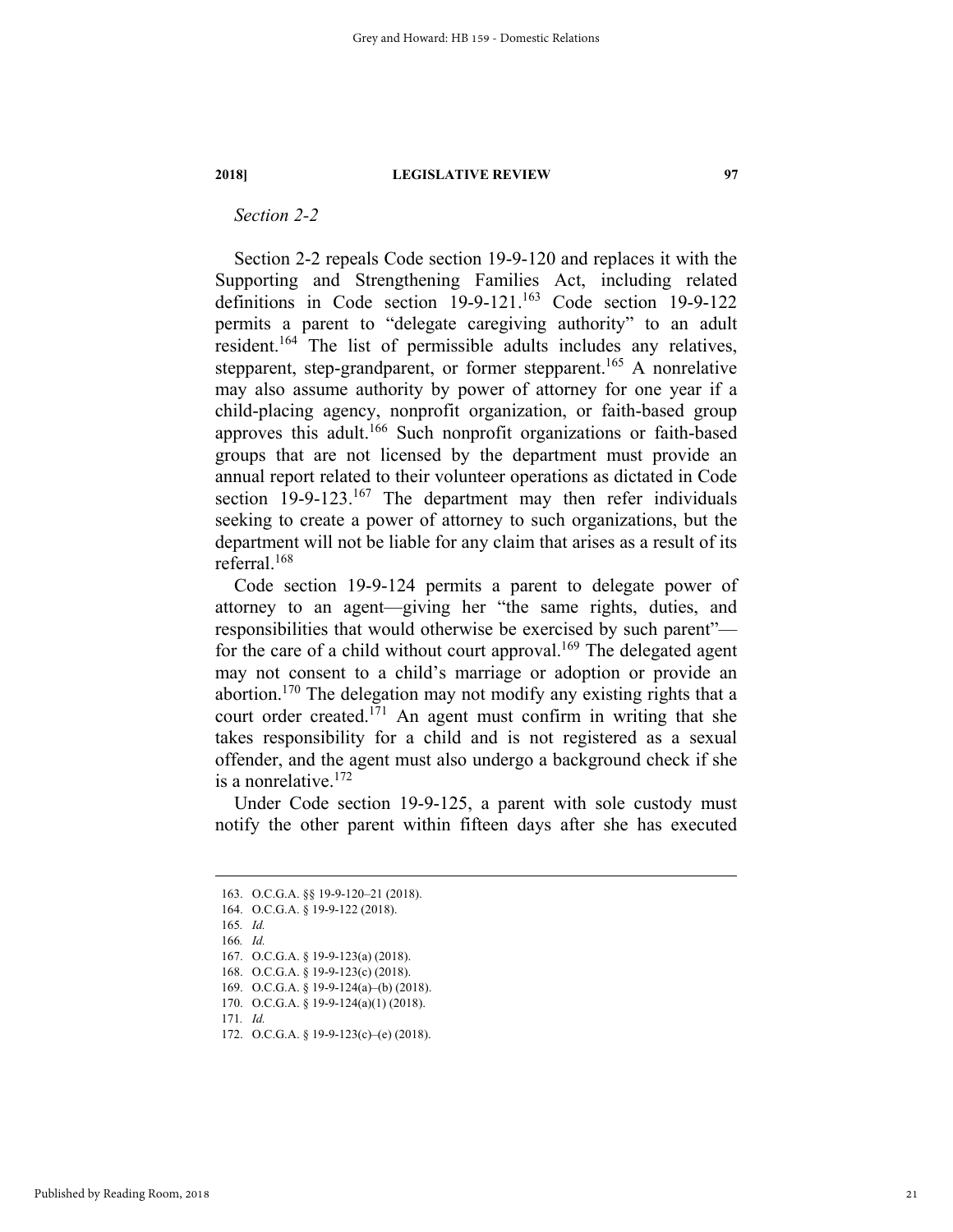power of attorney.<sup>173</sup> The noncustodial parent may object within twenty-one days of the delivery of notice.<sup>174</sup> Code section 19-9-126 provides that executing power of attorney does not constitute abandonment or neglect, though the Division of Family and Children Services may investigate any allegations of abuse, neglect, or abandonment.175 In the event of an emergency, Code section 19-9-127 provides that a parent or agent may seek medical treatment for a child even when the child is in the custody of another individual at the parent's or agent's request.<sup>176</sup> However, parents may not exercise power of attorney simply to avoid a Division of Family and Children Services investigation.<sup>177</sup>

A power of attorney must be signed under oath before a notary public and filed in the county where the child resides or to which the child is moving.178 Each county probate court must maintain a docket that includes "the name of the agent, the name of the child, the date the power of attorney was deposited with the court, and the date the power of attorney expires, if applicable."<sup>179</sup> The power of attorney will exist for one year or less, unless otherwise authorized in Code section 19-9-132.<sup>180</sup> However, the individual who executes the power may revoke it in writing, and the revoking individual must provide notice to schools, healthcare providers, and the probate court.<sup>181</sup> The child must be returned to the revoking individual within forty-eight hours of receiving notice, and the agent is also responsible for notifying others about the revocation.<sup>182</sup> An agent may also resign in writing.<sup>183</sup>

Power of attorney is not considered foster care or out-of-home child placement.<sup>184</sup> Power of attorney may only be given for more than one child at a time in the case of siblings or stepsiblings.<sup>185</sup>

- 174. O.C.G.A. § 19-9-125(b) (2018). 175. O.C.G.A. § 19-9-126(a), (d) (2018).
- 
- 176. O.C.G.A. § 19-9-127 (2018). 177. O.C.G.A. § 19-9-128 (2018).
- 178. O.C.G.A. § 19-9-129(a) (2018).
- 179. O.C.G.A. § 19-9-129(b) (2018).
- 180. O.C.G.A. § 19-9-130(a)(1)(A) (2018).
- 181. O.C.G.A. § 19-9-130(a)(3) (2018).
- 182. O.C.G.A. § 19-9-130(a)(2), (c) (2018).
- 183. O.C.G.A. § 19-9-130(d) (2018).
- 184. O.C.G.A. § 19-9-131(a)–(b) (2018).
- 185. O.C.G.A. § 19-9-131(c) (2018).

 <sup>173.</sup> O.C.G.A. § 19-9-125(a) (2018).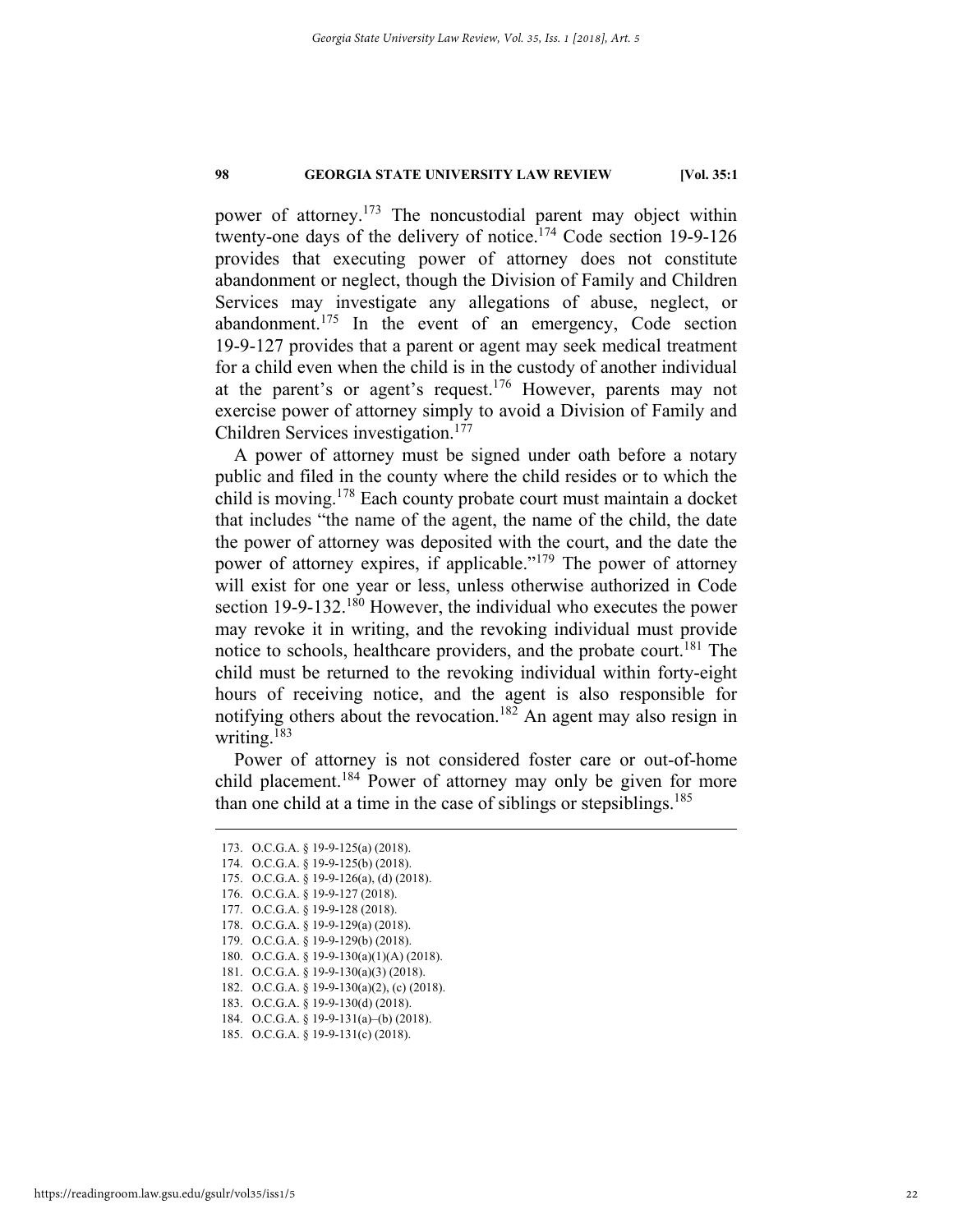Code section 19-9-132 provides grandparents an unlimited duration of power of attorney.186 Similarly, an individual on active military service may delegate the power of attorney for a period exceeding one year, although within thirty days of the individual's return, the power of attorney will end.<sup>187</sup> Any power of attorney given to a grandparent that existed prior to September 1, 2018, will not be affected by the new provisions of HB 159.188 Finally, Code section 19-9-134 provides a form that individuals must use when executing power of attorney.<sup>189</sup>

*Part III* 

Part III amends Code section 20-2-852.1, pertaining to adoptive maternity leave for school personnel. Section 3-1 adds the new Code section 20-2-852.1, which permits adoptive parents to request the same type of maternity leave as biological parents, according to school policy.<sup>190</sup> Furthermore, a school may use its discretion to grant additional leave to parents adopting an ill or disabled child, similar to leave granted when complications arise from birthing a child.<sup>191</sup> This section will not apply to an adoption by a custodial parent's spouse, such as a stepparent.<sup>192</sup>

*Part IV* 

Section 4-1 states that the Act becomes effective on September 1, 2018, and Section 4-2 repeals all laws in conflict with the Act.

186. O.C.G.A. § 19-9-132(a) (2018).

187. O.C.G.A. § 19-9-132(b) (2018).

190. O.C.G.A. § 20-2-852.1 (Supp. 2018).

 <sup>188.</sup> O.C.G.A. § 19-9-133 (2018).

 <sup>189.</sup> O.C.G.A. § 19-9-134 (2018).

<sup>191</sup>*. Id.* 192*. Id.*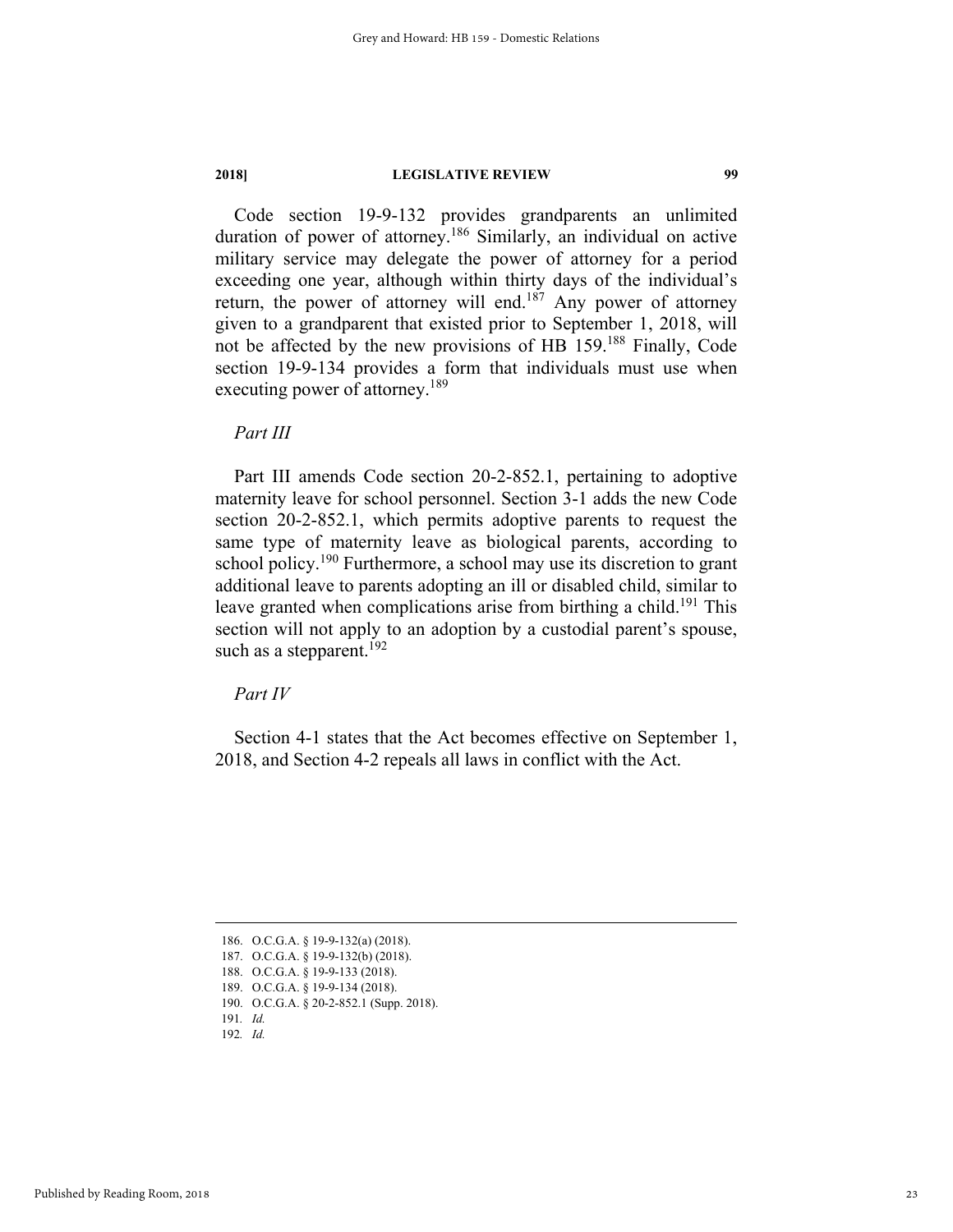# *Analysis*

# *The Payment or Reimbursement of Expenses*

The Act allows a licensed child-placing agency or an attorney to pay or be reimbursed for a biological mother's medical expenses; counseling services; legal services; reasonable living expenses; reasonable expenses for rent, utilities, food, and maternity garments; and maternity accessories.<sup>193</sup> Additionally, the Act requires that each petitioner for adoption file a report accounting for all disbursements of anything of value made for counseling services or legal services for a legal mother; reasonable expenses for the biological mother; or medical or hospital care received by the biological mother or by the child during the mother's prenatal care and confinement.<sup>194</sup> These and other additions to the Act were a result of Georgia's poor adoption rate, which "lags behind the national average."195 The adoption laws needed updating to make them "as friendly as possible to encourage birth mothers to place their children up for adoption in Georgia rather than go to other states."<sup>196</sup>

There was disagreement between the House and Senate in regard to "living expenses of the birth mother when paid through private attorney adoptions."197 The Senate had some concerns about whether payments by private attorneys would be "borderline giving improper inducements to parents to place their child for adoption."198 The House had no problem with allowing these payments because "thirtytwo states in the union have such provisions including every state contiguous to the state of Georgia."<sup>199</sup> Eventually, "the House made some changes to appease some of [the Senate's] concerns,"<sup>200</sup> and

 <sup>193.</sup> O.C.G.A § 19-8-24(c)(1)(A)–(D) (2018).

 <sup>194.</sup> O.C.G.A § 19-8-13(c)(3)–(5) (Supp. 2018).

 <sup>195.</sup> Mark Niesse, *Why It's More Difficult to Adopt Children in Georgia*, ATLANTA J.-CONST. (Feb. 5, 2018, 7:30 AM), https://politics.myajc.com/news/state—regional-govt—politics/why-more-difficultadopt-children-georgia/N1fGhssXI4mDR1NBxz5tLP/ [https://perma.cc/LR27-3BFP].

<sup>196</sup>*. Id.*

 <sup>197.</sup> Video Recording of Senate Day 15 at 2 hr., 5 min., 50 sec. (Feb. 5, 2018) (remarks by Sen. Jesse Stone (R-23rd)), http://www.gpb.org/lawmakers/2018/day-15 [https://perma.cc/36AT-ZRW9] [hereinafter Senate Day 15 Video].

<sup>198</sup>*. See Lawmakers 2018* (GPTV broadcast, Feb. 5, 2018 Day 15) (remarks by Sen. Bill Cowsert (R-46th)), http://www.gpb.org/lawmakers/2018/day-15 [https://perma.cc/36AT-ZRW9].

 <sup>199.</sup> Senate Day 15 Video, *supra* note 197.

<sup>200</sup>*. Lawmakers 2018*, *supra* note 198.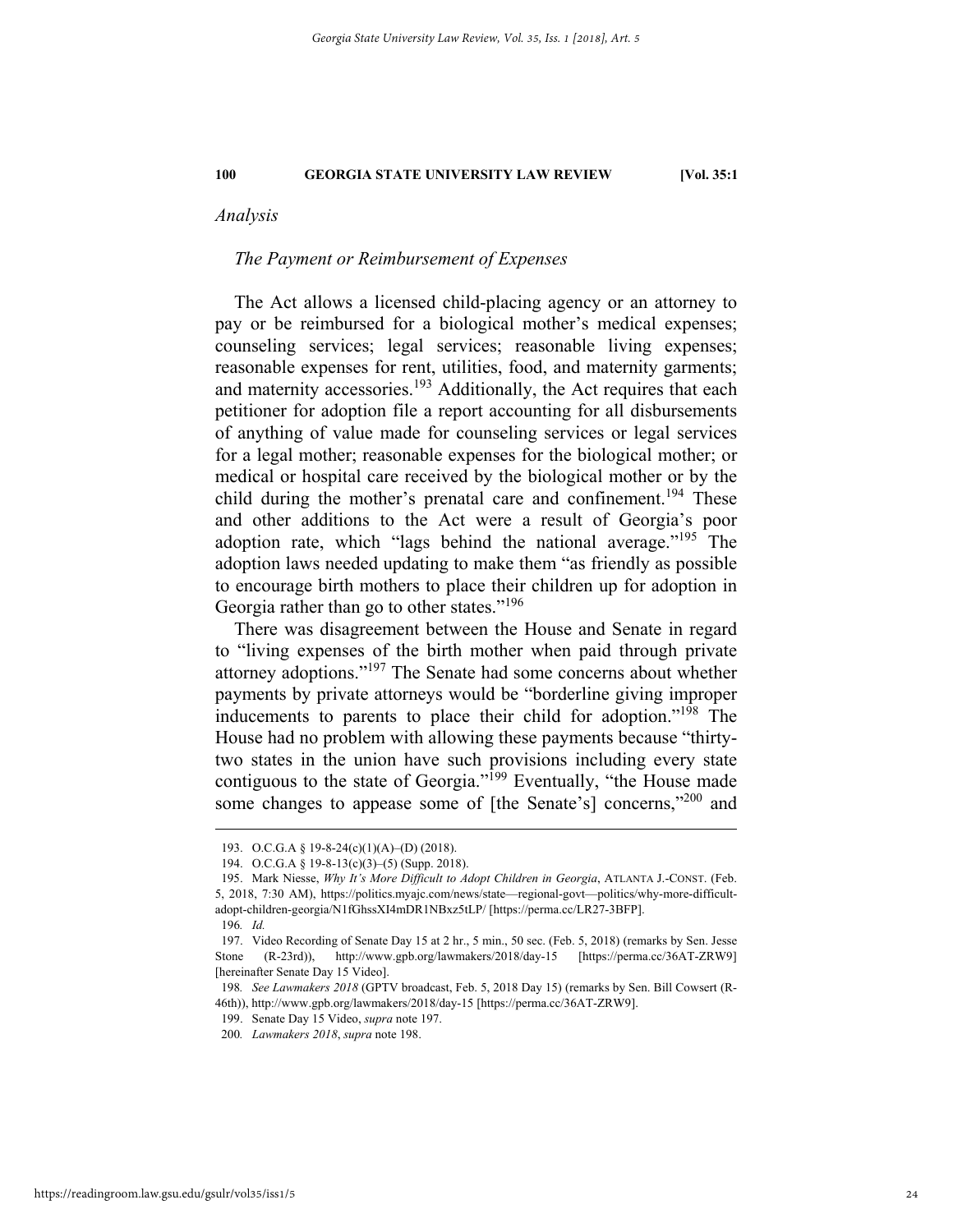added a requirement that reasonable living expenses for rent, utilities, food, maternity garments, and maternity accessories be paid from "the trust account of an attorney who is a member of the State Bar of Georgia in good standing."<sup>201</sup> Although the Senate was not completely satisfied by this language in the Act, it agreed to compromise and not delay passage of the bill.<sup>202</sup> In response to the Senate's concerns regarding "how reasonable living expenses should be defined, what guidelines should be used, or the procedures by which they should be approved," Senator Jesse Stone (R-23rd) announced that he intended to "file a joint Senate [and] House Study Committee resolution to study the issue of living expenses."203 The Committee would "look at the experience after [they] passed [the] bill and . . . to the agencies that oversee this area."<sup>204</sup> The Senate's main goals in studying the issue are to "keep adoption affordable for working families and to monitor abuse so that private attorneys do not proceed too closely to the line against unlawful inducements."<sup>205</sup>

In studying this issue, the joint Senate and House Study Committee may look to surrounding states for guidance on how to regulate payments of living expenses. For example, in Florida, "[a]pproval of the court is required when the total amount of expenses . . . [exceeds] \$5,000 in reasonable and necessary living and medical expenses."206 In North Carolina, "[l]iving expenses may not be paid beyond [six] weeks after the birth of the child."<sup>207</sup> In South Carolina, payments of living expenses are allowed for the birth mother and child for "a reasonable period of time."<sup>208</sup> Finally, in Tennessee, "[p]ayment of living expenses is not permitted, without court approval, beyond a reasonable period not to exceed [ninety] days prior to the birth of the child or [forty-five] days after the child's birth or surrender for adoption."<sup>209</sup> With so many variations, the joint

207*. Id.* 

 <sup>201.</sup> O.C.G.A § 19-8-24(c)(1)(D) (2018).

 <sup>202.</sup> Senate Day 15 Video, *supra* note 197.

<sup>203</sup>*. Id.* 

<sup>204</sup>*. Id.*

<sup>205</sup>*. Id.*

 <sup>206.</sup> CHILD WELFARE INFO. GATEWAY, *Regulation of Private Domestic Adoption Expenses*, CHILDREN'S BUREAU 35, https://www.childwelfare.gov/pubPDFs/expenses.pdf [https://perma.cc/TLG4- 9TUV].

<sup>208</sup>*. Id.* 

<sup>209</sup>*. Id.*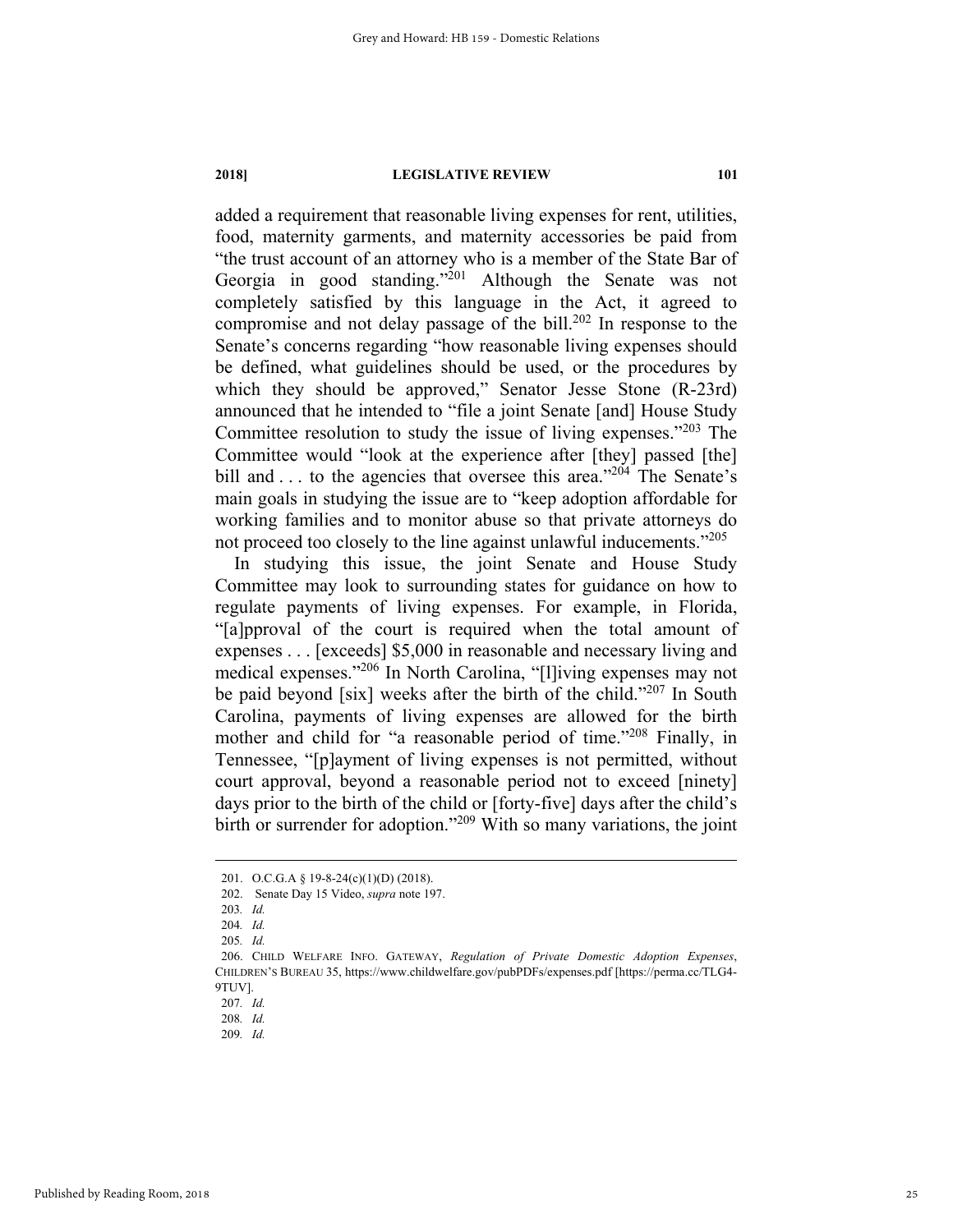Senate and House Study Committee will have numerous examples to research in determining what regulations will be best for the people of Georgia.

# *The Waiting Period*

The Act allows an individual signing a surrender of rights to "revoke such surrender within four days."<sup>210</sup> The four-day revocation period runs "consecutively beginning with the day immediately following the date the surrender of rights is executed."<sup>211</sup> The bill substantially limits the time an individual has to revoke a surrender of rights from ten days to four days.<sup>212</sup> This limitation was one of the major changes the bill introduced to update Georgia adoption law.<sup>213</sup> Adoption advocates posit "[t]he adoption waiting period is one reason why [it is] more difficult in Georgia to create new families than in many other states."214 Supporters of a shorter revocation period acknowledge that a time limit for the birth mother to change her mind is important, but "[ten] days might be too long, creating unnecessary anxiety when a birth mother is committed to the adoption."215 To some adoptive parents, the ten-day waiting period can feel like ten years.216 Perhaps in an effort to completely remove this anxiety, "the original House version gave them no time, where once the child was born then the mother couldn't change her mind."<sup>217</sup> Senator Bill Cowsert (R-46th) stated that the House and Senate "reached a compromise that allows a birth mother up to four days to change her mind."<sup>218</sup> He acknowledged the inevitably high emotions that arise after birth and stated "it would be best in most all cases for the natural biological parent[s] to raise their child if they are

 <sup>210.</sup> O.C.G.A. § 19-8-9(a) (2018).

<sup>211</sup>*. Id.* 

<sup>212</sup>*. Id.*

 <sup>213.</sup> Ben Nadler, *Georgia Senate Passes Sweeping House Adoption Bill*, U.S. NEWS (Feb. 5, 2018, 5:18 PM), https://www.usnews.com/news/best-states/georgia/articles/2018-02-05/georgia-senate-passessweeping-house-adoption-bill [https://perma.cc/FR9J-TT9P].

 <sup>214.</sup> Niesse, *supra* note 195.

<sup>215</sup>*. Id.* 

<sup>216</sup>*. Id.* 

<sup>217</sup>*. Lawmakers 2018*, *supra* note 198.

<sup>218</sup>*. Id.*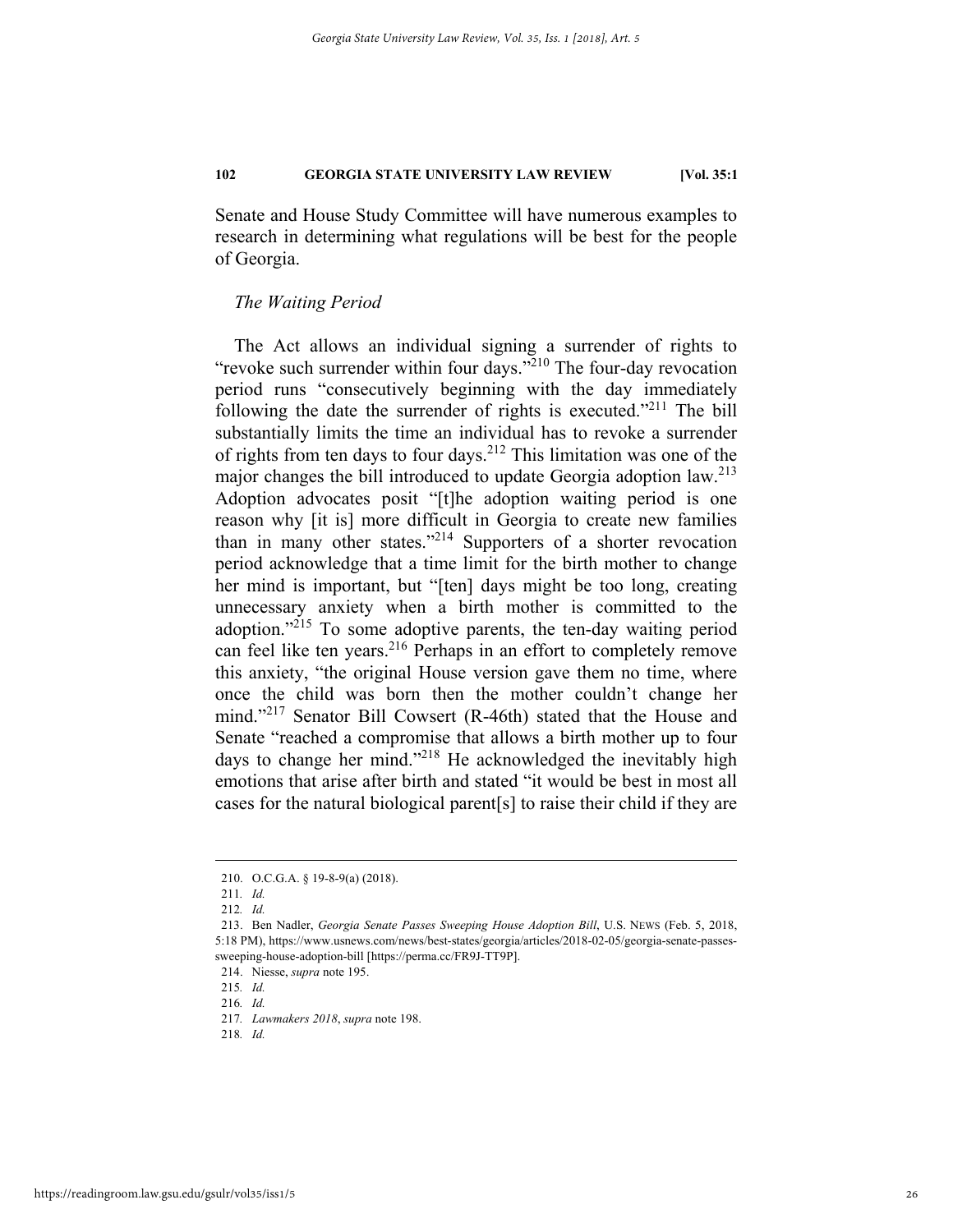able to do so."219 This important compromise may finally give Georgia adoptive parents peace of mind after the birth of the child, while still giving birth parents a fair chance to revoke a surrender of rights.

# *Power of Attorney*

Regarding power of attorney, the Act allows the following:

A parent of a child may delegate to an agent in a power of attorney any power and authority regarding the care and custody of such child, except the power to consent to the marriage or adoption of such child, the performance or inducement of an abortion on or for such child, or the termination of parental rights to such child. $220$ 

One of the controversial provisions of this Code section is that "[s]uch power and authority may be delegated without the approval of a court."221 The Senate took this power of attorney provision from the vetoed HB 359 and added it to this Act to support parents who "find themselves in a position . . . where they need to be empowered to make the decisions that the language of HB 359 allows them to do, particularly military parents  $\ldots$ .  $\frac{1}{222}$  The Senate wanted to "allow" parents to give another adult temporary power of attorney to help them raise their child while they were indisposed for whatever reason—a job transfer, military assignment overseas, [or] . . . going through an alcohol or drug rehabilitation program—rather than put the kid in a foster care program."<sup>223</sup> The House, in accordance with Governor Deal's (R) concerns about the lack of oversight, added safe home provisions including a requirement to notify the probate courts, complete background checks, and "make certain that the best interests of the children are also protected."224 The Act also limits the

 <sup>219</sup>*. Id.* 

 <sup>220.</sup> O.C.G.A § 19-9-124(a)(1) (2018).

<sup>221</sup>*. Id.* 

 <sup>222.</sup> Senate Day 15 Video, *supra* note 197, at 2 hr., 17 min., 49 sec. (remarks by Sen. Joshua McKoon (R-29th)).

<sup>223</sup>*. Lawmakers 2018*, *supra* note 198.

 <sup>224.</sup> Video Recording of Senate Day 14 at 7 min., 26 sec. (Feb. 1, 2018 PM) (remarks by Sen. Bill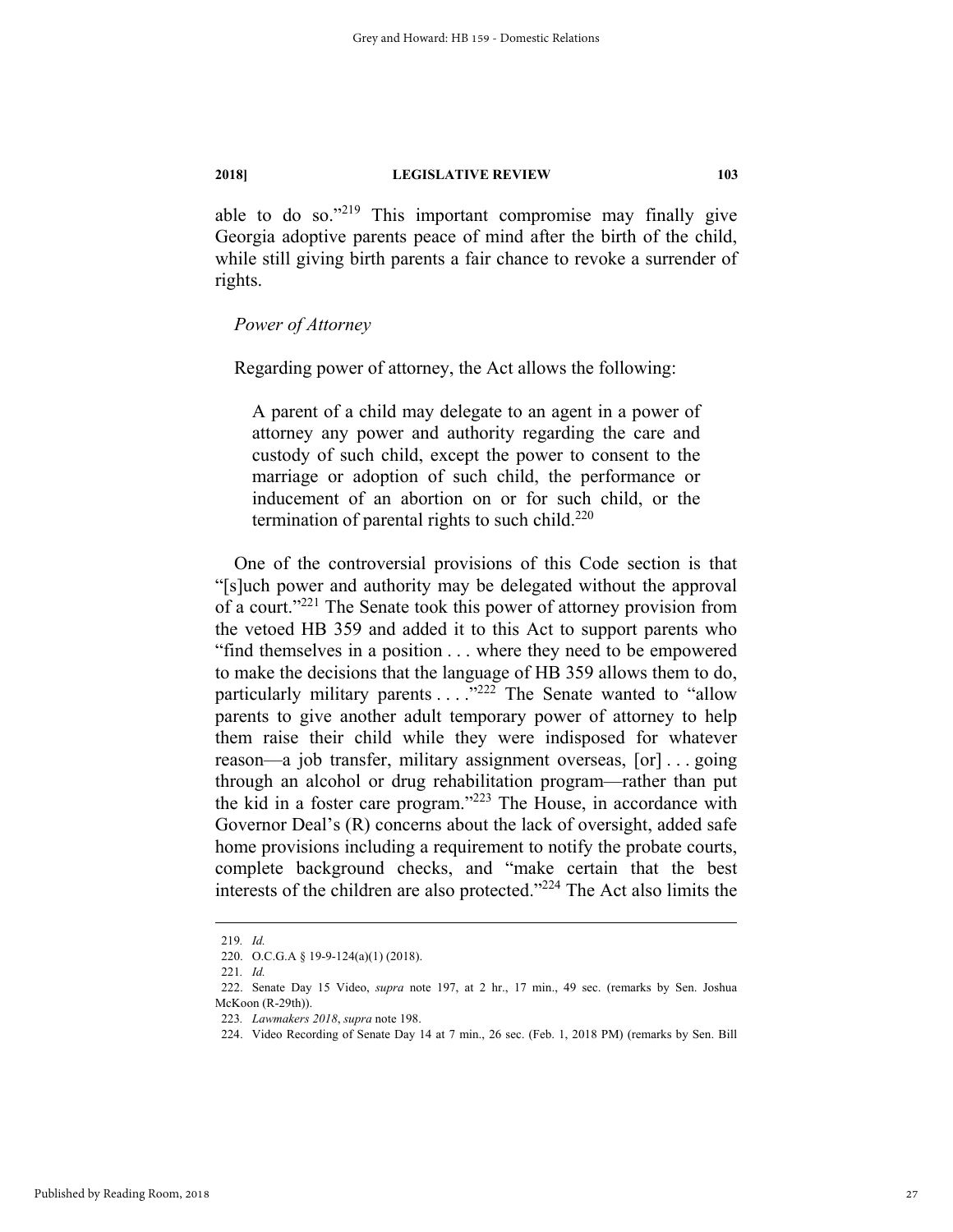persons to whom a parent can delegate caregiving authority.<sup>225</sup> The list includes "an adult, who resides in [the] state, and who is the grandparent, great-grandparent, stepparent, former stepparent, stepgrandparent, aunt, uncle, great aunt, great uncle, cousin, or sibling."<sup>226</sup> If the agent is a nonrelative, she must be someone who is approved "by a child-placing agency or nonprofit entity or faith based organization for a period not to exceed one year."<sup>227</sup>

The installation of HB 359 into the bill is a true product of compromise. The Senate wanted the power of attorney provision "very strongly,"228 while Governor Deal vetoed HB 359 in the 2017 Legislative Session "because he didn't think it had enough oversight from government to make certain that the children were kept properly cared for."<sup>229</sup> The safe home provisions gave the "governor comfort" that the children are put with good, responsible adults," who are on record with the probate court.<sup>230</sup> "[The] negotiation between the House, Senate and Governor [Deal]<sup>"231</sup> produced an Act that now allows parents the freedom to delegate caretaking authority in their absence while still fulfilling the responsibility of the State to oversee the care of Georgia's children.

# *Takeaways*

HB 159 significantly overhauled Georgia's antiquated adoption laws. The Act greatly simplified the process to adopt children by shortening the period of revocation of parental rights, granting broader power of attorney, and reworking the process for domesticating foreign-born children, among other provisions. The legislature, motivated by loopholes in the previous adoption laws, made bipartisan efforts to encourage an increase in Georgia adoptions. With this legislation, children, just like the young Honduran boy in the 2007 Georgia Court of Appeals case, may find

229*. Id.* 

Cowsert (R-46th)), http://www.gpb.org/lawmakers/2018/day-14 [https://perma.cc/29CW-YQPK]. 225. O.C.G.A § 19-9-122 (2018).

<sup>226</sup>*. Id.* 

<sup>227</sup>*. Id.* 

<sup>228</sup>*. Lawmakers 2018*, *supra* note 198.

<sup>230</sup>*. Id.* 

<sup>231</sup>*. Id.* (remarks by Rep. Deborah Gonzalez (D-117th)).